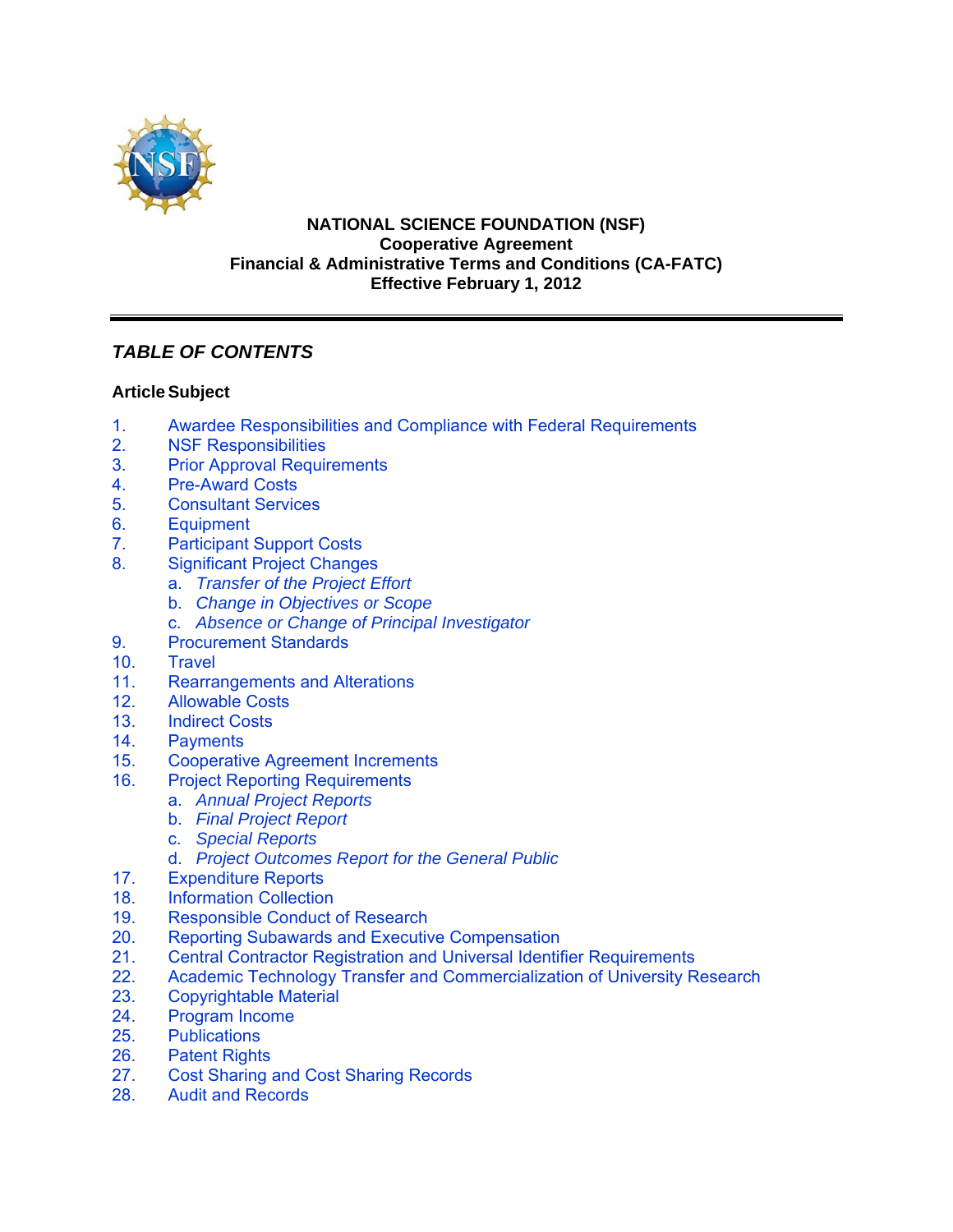- <span id="page-1-0"></span>29. [Site Visits](#page-30-0)<br>30. Suspensio
- **[Suspension or Termination](#page-30-0)**
- 31. [Termination Review Procedure](#page-31-0)
- 32. [Nondiscrimination](#page-31-0)
- 33. [Reporting Classifiable Information](#page-32-0)
- 34. [Animal Welfare](#page-32-0)
- 35. [Research Involving Recombinant DNA Molecules](#page-33-0)
- 36. [Clean Air and Water](#page-33-0)
- 37. [Human Research Subjects](#page-33-0)<br>38. Investigator Financial Discle
- **[Investigator Financial Disclosure Policy](#page-33-0)**
- 39. [State Sales and Use Taxes](#page-33-0)
- 40. [Debarment and Suspension](#page-34-0)
- 41. [Changes—Limitation of Funds](#page-34-0)
- 42. [Resolution of Conflicting Conditions](#page-34-0)
- 43. [Resolution of Disagreements and Disputes](#page-34-0)

# **Other Considerations**

- 44. [Liability](#page-34-0)
- 45. [Sharing of Findings, Data, and Other Research Products](#page-35-0)
- 
- 46. [Partnerships with Foreign Collaborators](#page-35-0)<br>47. Government Permits and Activities Abro 47. [Government Permits and Activities Abroad](#page-35-0)
- 48. [Sense of the Congress on Use of Funds](#page-35-0)
- 49. [Increasing Seat Belt Use in the United States](#page-36-0)

# **1. Awardee Responsibilities and Compliance with Federal Requirements**

- a. The awardee has full responsibility for the conduct of the project or activity supported under this award and for adherence to the award conditions. Although the awardee is encouraged to seek the advice and opinion of NSF on special problems that may arise, such advice does not diminish the awardee's responsibility for making sound scientific and administrative judgments and should not imply that the responsibility for operating decisions has shifted to NSF. The awardee is responsible for notifying NSF about: (1) any allegation of research misconduct that it concludes has substance and requires an investigation in accordance with NSF research misconduct regulations published at 45 Code of Federal Regulations (CFR) Part 689; or (2) any significant problems relating to the administrative or financial aspects of the award.
- b. The requirements of this award are contained in these Cooperative Agreement Financial & Administrative Terms and Conditions unless otherwise specified in the award. Certain applicable Federal administrative standards are incorporated by reference. The applicable requirements are contained in:
	- 1. 2 CFR Part 215, *Uniform Administrative Requirements for Grants and Cooperative Agreements with Institutions of Higher Education, Hospitals, and Other Non-Profit Organizations*. NSF has determined that 2 CFR Part 215 standards also will be applied to commercial organizations, including small businesses;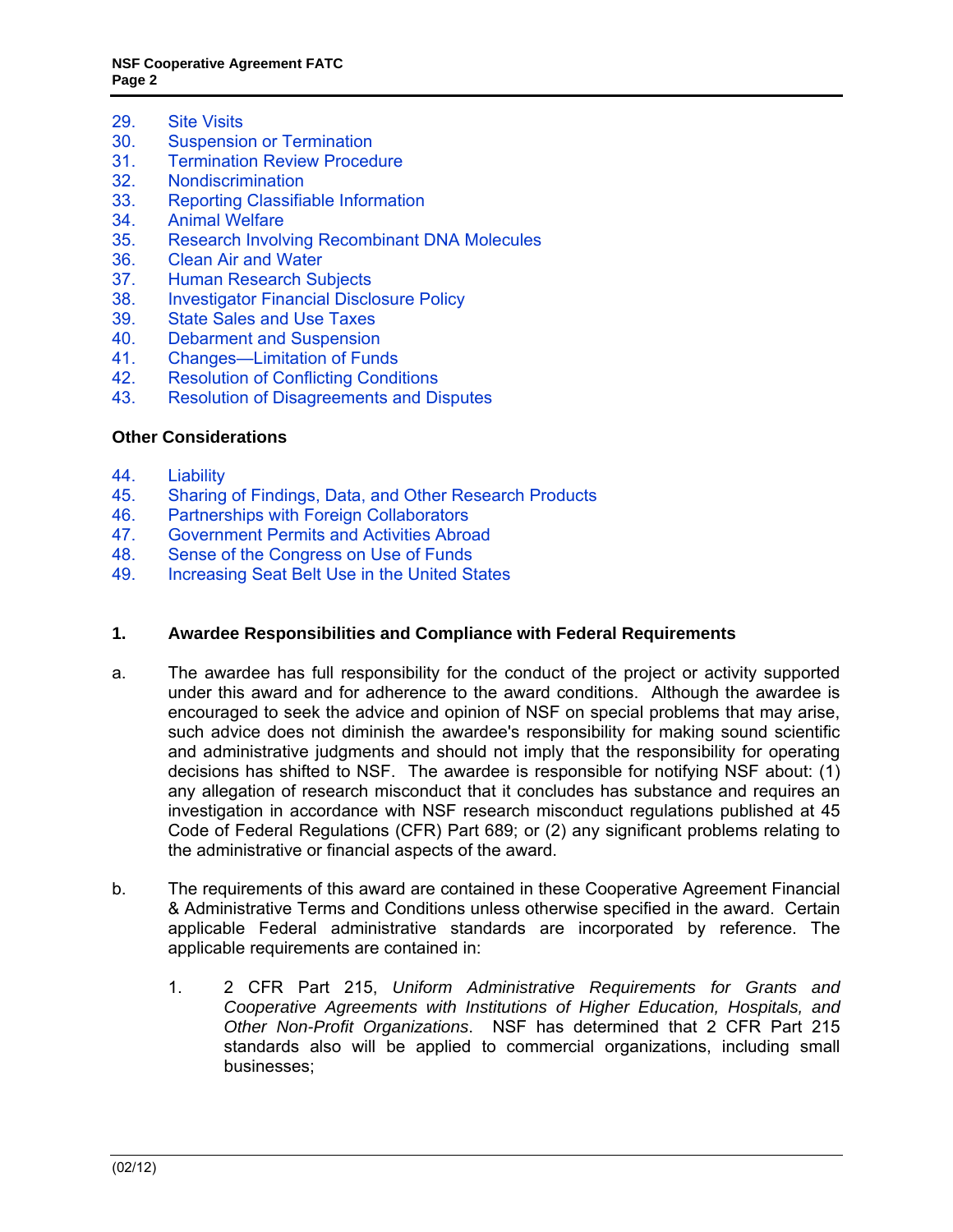- <span id="page-2-0"></span>2. 45 CFR Part 602 (the Common Rule implementing Office of Management and Budget (OMB) Circular A-102), for units of State and Local Government.
- c. By acceptance of this award, the awardee agrees to comply with the applicable Federal requirements for cooperative agreements and to the prudent management of all expenditures and actions affecting the award. A listing of National Policy Requirements<br>that awardees must adhere to. where applicable. is located at: that awardees must adhere to, where applicable, is located at: http://www.nsf.gov/bfa/dias/policy/rtc/appc\_june11.pdf. Documentation for each expenditure or action affecting this award must reflect appropriate organizational reviews or approvals that should be made in advance of the action. Organizational reviews are intended to help assure that expenditures are allowable, necessary and reasonable for the conduct of the project, and that the proposed action:
	- 1. is consistent with award terms and conditions;
	- 2. is consistent with NSF and awardee policies;
	- 3. represents effective utilization of resources; and
	- 4. does not constitute a significant project change (see Article 8).

 Nothing in this article shall be construed to require administrative reviews or documentation that duplicates those already required by existing organizational systems or by applicable Federal standards, e.g., 2 CFR Part 215.

d. The awardee is responsible for ensuring that the Principal Investigator(s) or Project Director(s) receives a copy of the award conditions, including: the award notice, the budget, these general terms and conditions, any special or award specific terms and conditions, and any subsequent changes in the award conditions. These award conditions are made available to the awardee by NSF in electronic form at http://www.nsf.gov/awards/managing/co-op\_conditions.jsp?org=NSF, and may be duplicated, copied or otherwise reproduced by the awardee as appropriate. This provision does not alter the awardee's full responsibility for conduct of the project and compliance with all award terms and conditions. Cooperative agreements are available electronically via the NSF FastLane system at https://www.fastlane.nsf.gov/**.** Sponsored project offices are able to view, print and/or download NSF awards for their organizations and Principal Investigators (PIs) can access their individual awards through use of the FastLane system.

# **2. NSF Responsibilities**

- a. NSF has overall responsibility for NSF-funded awards, including providing award oversight for technical/programmatic, as well as financial and administrative performance. The cognizant NSF Program Officer may participate in discussions of programmatic, technical, managerial, and/or scheduling concerns; provide guidance and/or advice, especially with regard to the integration, collaboration, and coordination with other education projects funded by NSF; will review and, where required by the Agreement, approve technical or programmatic reports and information submitted by the awardee; and may schedule desk and on-site reviews as necessary to resolve any NSF award questions or resolve follow-up audit issues.
- b. The awardee shall submit all requests for prior approval in accordance with the procedures identified in 3.d. below.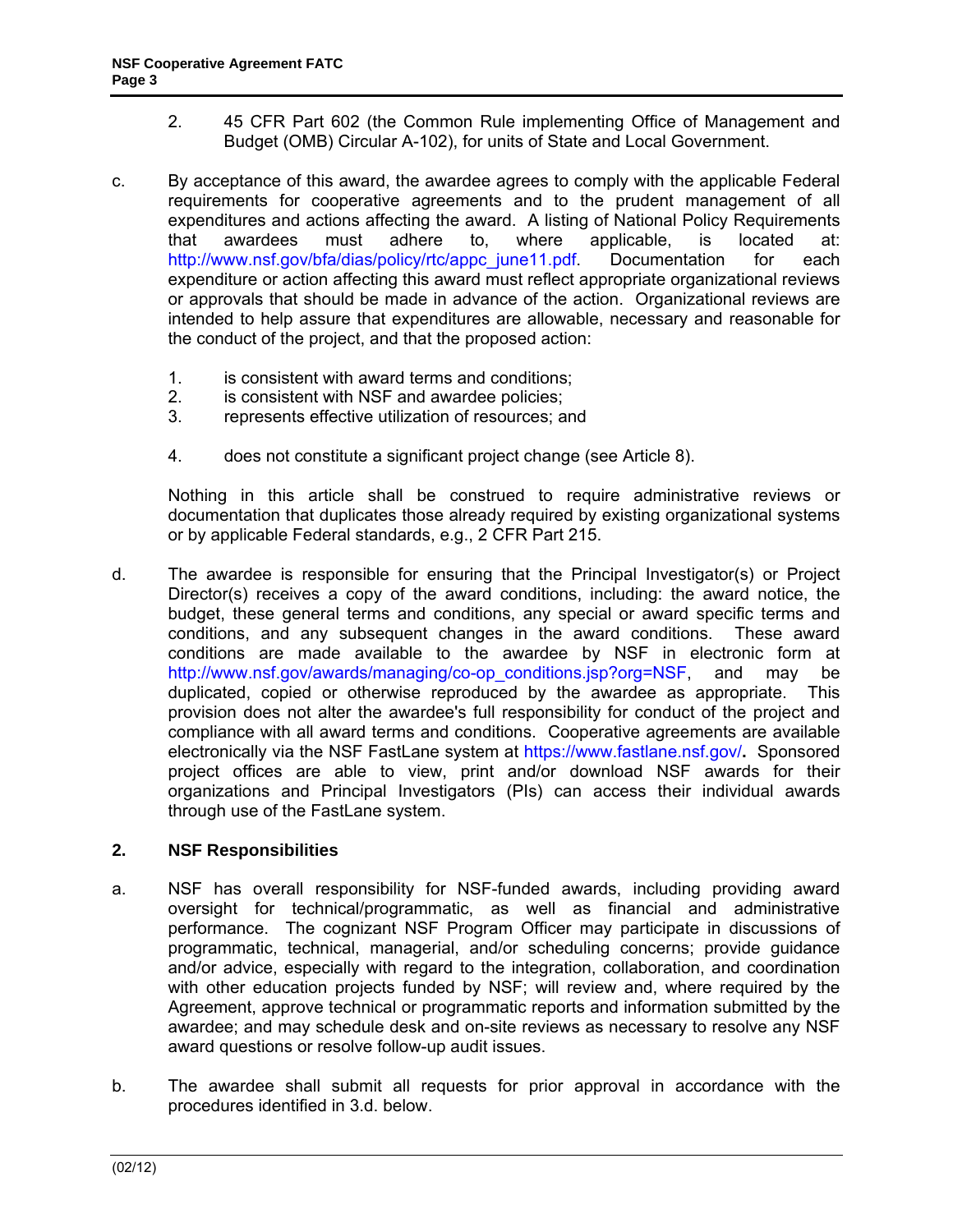<span id="page-3-0"></span>c. The NSF Program Officer will only request additional work within the scope of the award; will only issue instructions that do not constitute significant changes as defined in Article 8; and will only suggest changes that will not increase or decrease the estimated cost or time required for performance under the Cooperative Agreement.

### **3. Prior Approval Requirements**

Unless otherwise specified in the award, provisions of the applicable Federal cost principles and other Federal administrative requirements for prior agency approval apply only to the activities and expenditures specified blow.

- a. Written prior approval from the NSF Grants and Agreements Officer is required for:
	- 1. Significant Project Changes.
		- (a) Transfer of the project effort (see Article 8);
		- (b) Change in objectives or scope (see Article 8);
		- (c) Absence or change of PI (see Article 8);
		- (d) Change in the amount of cost sharing reflected on Line M of the award budget (see Article 27); or
	- 2. Rearrangements/Alterations aggregating \$25,000 or over (Construction) (see Article 11).
- b. Written prior approval from the NSF Program Officer is required for reallocation of funds provided for participant or trainee support (see Article 7).
- c. All requests for no cost extensions must be submitted in accordance with the procedures set forth in [AAG Chapter I.D.3c\(ii.\)](http://www.nsf.gov/pubs/policydocs/pappguide/nsf11001/aag_1.jsp#ID3c)<sup>1</sup> Note that Grantee-Approved Extensions are not applicable to cooperative agreements.
- d. Requests for the prior approvals identified above (as well as other types of award related notifications stipulated in the NSF *Proposal & Award Policies & Procedures Guide*, Part II, *[Award & Administration Guide \[AAG\] Exhibit II-1](http://www.nsf.gov/pubs/policydocs/pappguide/nsf11001/aag_2ex1.pdf)*) must be submitted electronically to NSF through use of the NSF FastLane system at https://www.fastlane.nsf.gov/.

# **4. Pre-Award Costs**

- a. Awardees may approve pre-award costs incurred within the ninety calendar day period immediately preceding the effective date of the award. Requests for approval of preaward costs for periods greater than 90 calendar days must be submitted electronically via the NSF FastLane system. Pre-award expenditures prior to funding of an increment within a continuing award are not subject to this limitation or approval requirement, but are subject to paragraph c below.
- b. Pre-award costs must be necessary for the effective and economical conduct of the project and the costs must be otherwise allowable in accordance with Article 12.

 $\overline{1}$  $1$  Awardees are not authorized to extend an award that contains a zero balance.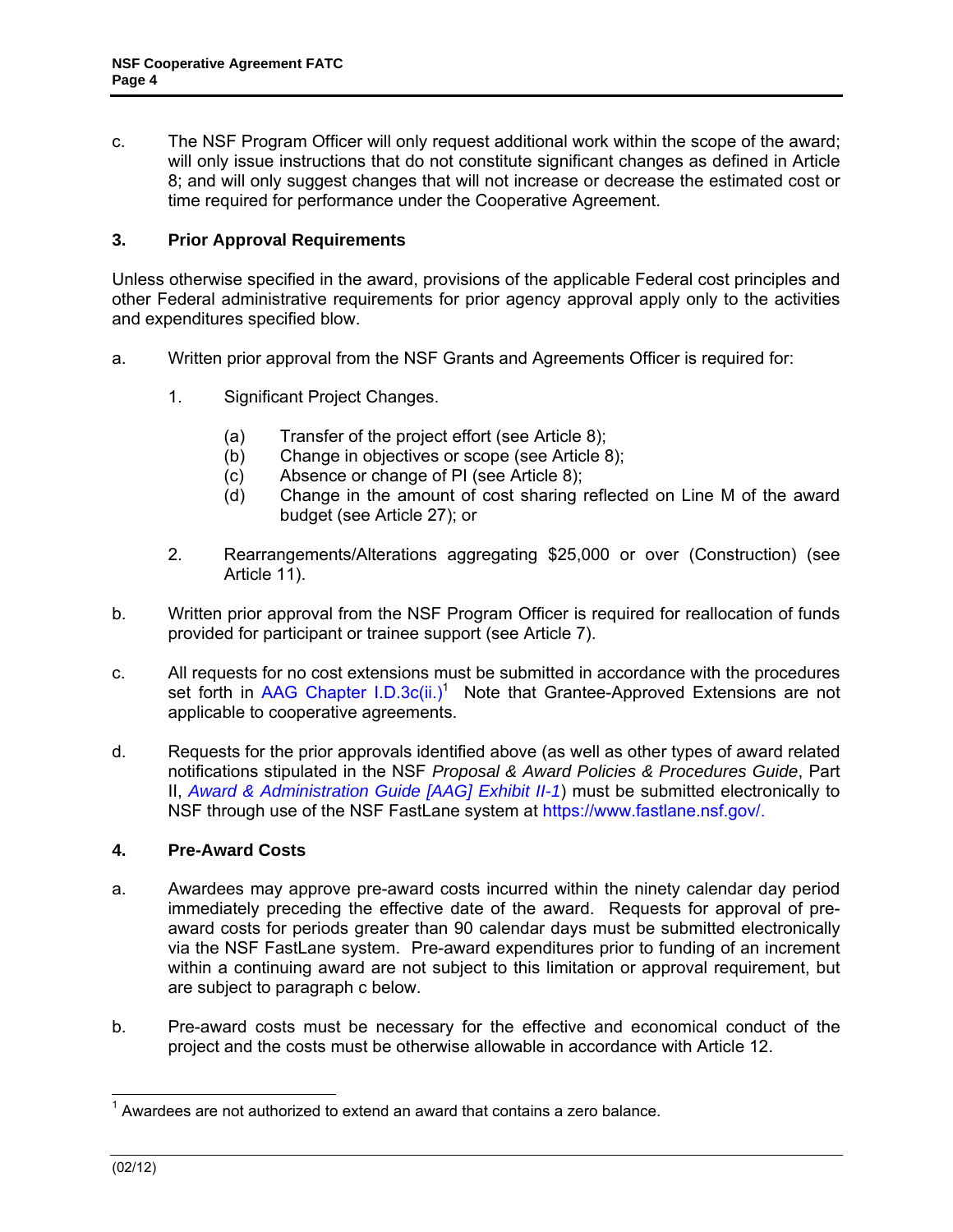<span id="page-4-0"></span>c. Pre-award expenditures are made at the awardee's risk. Awardee authority to approve pre-award costs does not impose an obligation on NSF: (1) in the absence of appropriations; (2) if an award is not subsequently made; or (3) if an award is made for a lesser amount than the awardee expected.

### **5. Consultant Services**

Costs of consultants, including those who are members of a particular profession or possess a special skill and who are not officers or employees of the performing organization, are allowable when reasonable in relation to the services rendered. While NSF appropriations no longer identify a limitation on payments to consultants under NSF awards, payments should be comparable to the normal or customary fees charged and received by the consultant for comparable services, especially on non-government contracts, grants, and cooperative agreements.

### **6. Equipment**

### a. *Title to Equipment – Universities and Other Non-profit Organizations*

 Unless otherwise specified in the cooperative agreement, title to equipment purchased or fabricated with NSF award funds shall vest in the awardee upon acquisition. Such equipment is considered exempt property and shall be acquired and used in accordance with paragraph c. below.

#### b. *Title to Equipment – Commercial Organizations*

 Unless otherwise specified in the award, title to equipment purchased or fabricated with NSF award funds by a small business or other commercial firm shall vest in the Government. Such equipment shall be acquired and used in accordance with paragraph c. below.

#### c. *Conditions for Acquisition and Use of Equipment*

- 1. Awardee Assurance. The awardee will assure that each purchase of equipment is:
	- (a) necessary for the research or activity supported by the grant;
	- (b) not otherwise reasonably available and accessible;
	- (c) of the type normally charged as a direct cost to sponsored agreements; and
	- (d) acquired in accordance with organizational practice.
- 2. General Purpose Equipment. Expenditures for general purpose equipment (see [AAG Chapter V.B.2.d\)](http://www.nsf.gov/pubs/policydocs/pappguide/nsf11001/aag_5.jsp#VB2d) are unallowable unless the equipment is primarily or exclusively used in the actual conduct of the research.
- 3. Equipment Usage. The equipment will remain in use for the specific project for which it was obtained in accordance with 2 CFR § 215.34(c), unless the provision in 2 CFR § 215.34(e) applies.
- 4. Equipment Sharing. The equipment must be shared on other projects or programs in accordance with 2 CFR § 215.34(d).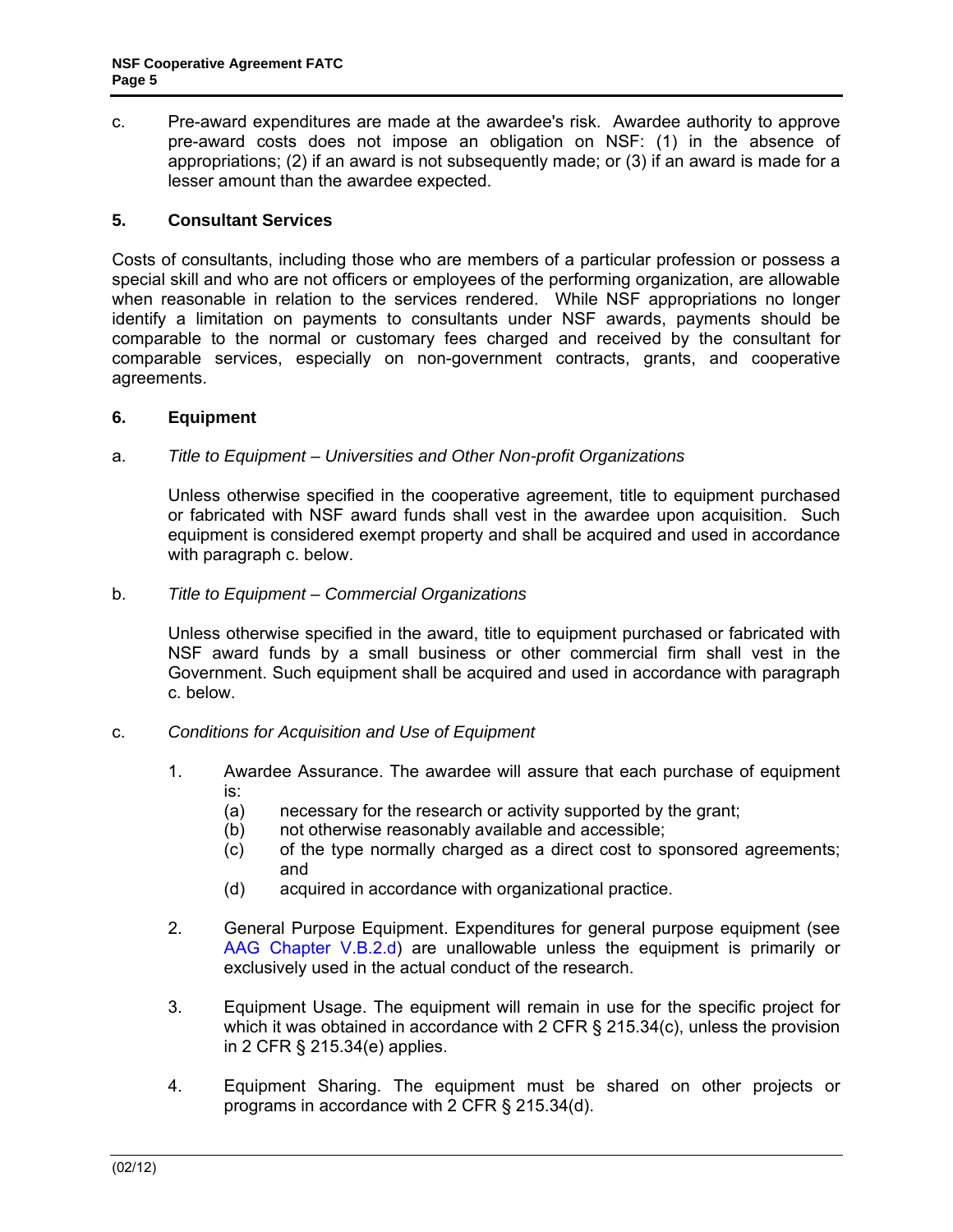- 5. Property Management Standards. The awardee shall maintain a property management system that, at a minimum, meets the requirements of 2 CFR § 215.34(f). Because of increasing threats to information technology systems, the awardee is reminded that, under 2 CFR sections 215.34.(f). (4) and (5), "[a] control system shall be in effect to insure adequate safeguards to prevent loss, damage, or theft of the equipment" and "[a]dequate maintenance procedures shall be implemented to keep the equipment in good condition." This requirement imposes on the awardee a duty to adequately maintain and to insure adequate safeguards against the loss, damage, or theft of information technology equipment and systems purchased with NSF funds.
- 6. Inventory Requirements.
	- (a) In accordance with the requirements of 2 CFR  $\S$  215.33(a)(1), for all equipment exceeding \$5,000, the awardee must submit an annual inventory listing of government-owned property to the NSF Property Administrator, Division of Administrative Services (DAS). The listing should include all government-owned equipment purchased under the award or acquired by screening excess through the General Services Administration (GSA); and include the type of equipment, serial number, acquisition price, acquisition date and condition of the equipment. The inventory listing and a copy of the organization's audited financial statement should be submitted electronically to fsrpts@nsf.gov and must be received by DAS no later than September 1 each year. If financial statements are not available electronically, a paper copy should be submitted to:

National Science Foundation Division of Administrative Services Attention: NSF Property Administration 4201 Wilson Boulevard, Room 295 Arlington, VA 22230

- (b) A physical inventory of Government-owned equipment shall be conducted every two years pursuant to 2 CFR § 215.34(f). Upon expiration of the award, the awardee shall report the property to the DAS Property Administrator for further agency utilization.
- 7. Competition. The awardee shall not use equipment acquired with Federal funds to provide services to non-Federal outside organizations for a fee that is less than private companies charge for equivalent services, unless specifically authorized by statute in accordance with 2 CFR § 215.34(b).
- 8. Right to Transfer Title.
	- (a) NSF may identify items of equipment having an acquisition cost of \$5,000 or more where NSF reserves the right to transfer the title to the Federal Government or a third party named by the Federal Government at any time during the grant period.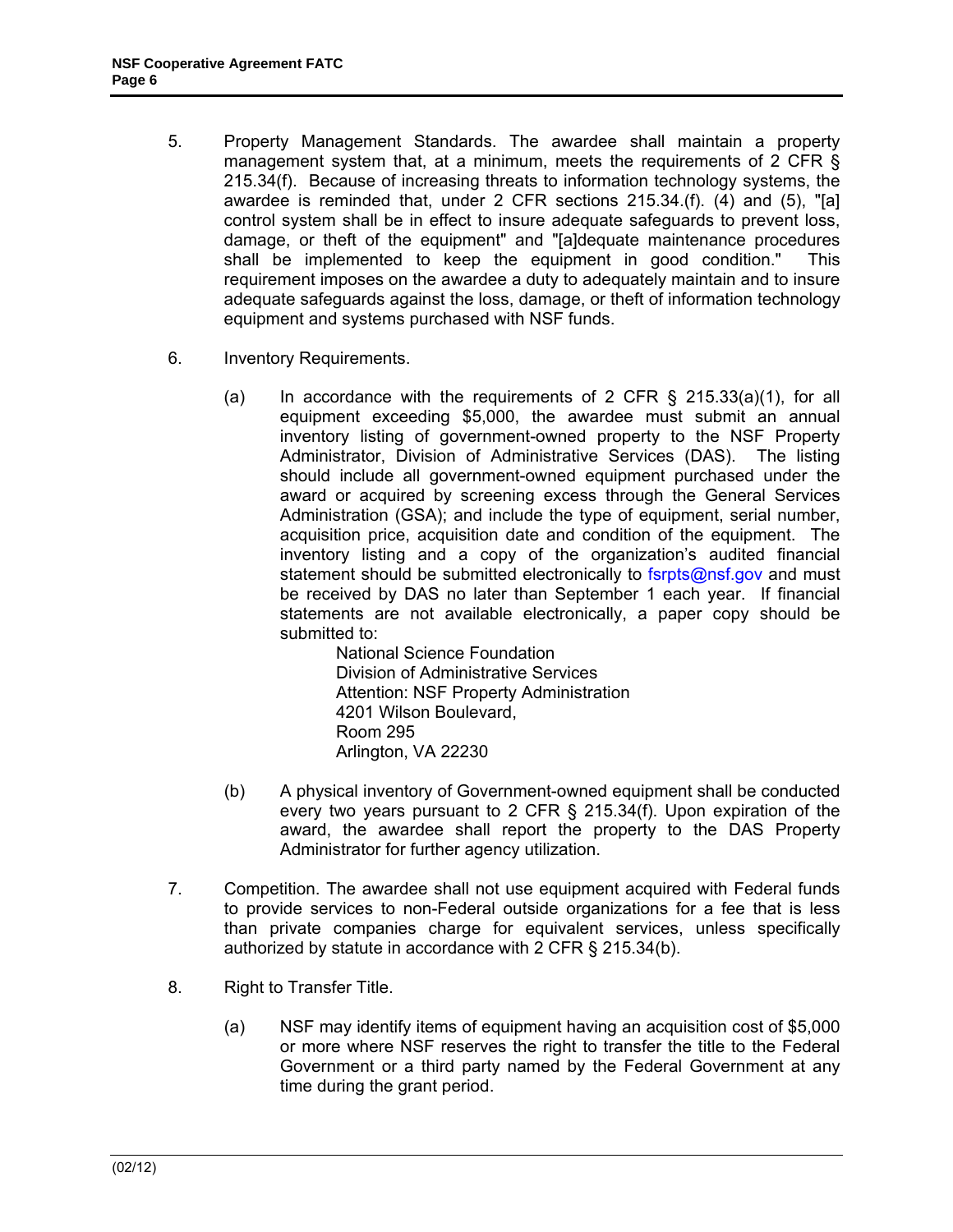(b) In cases where NSF elects to transfer the title, disposition instructions will be issued no later than 120 calendar days after the expiration date of the NSF-supported project for which it was acquired.

### <span id="page-6-0"></span>**7. Participant Support Costs**

- a. Participant support costs are direct costs for items such as stipends or subsistence allowances, travel allowances and registration fees paid to or on behalf of participants or trainees (but not employees) in connection with meetings, conferences, symposia or training projects. (See also [AAG Chapter V.C.5](http://www.nsf.gov/pubs/policydocs/pappguide/nsf11001/aag_5.jsp#VC5).) Awardee organizations must account for participant support costs separately. Note: No indirect costs normally may be charged against participant support costs. (See [AAG Chapter V.D.1b](http://www.nsf.gov/pubs/policydocs/pappguide/nsf11001/aag_5.jsp#VD1b).)
- b. Funds provided for participant support may not be used by awardees for other categories of expense without the specific prior written approval of the cognizant NSF Program Officer. Such requests must be submitted electronically via the NSF FastLane system.

# **8. Significant Project Changes**

The awardee is required to obtain prior written approval from the NSF Grants and Agreements Officer whenever there are significant changes in the project or its direction as stipulated below.

- a. *Transfer of the Project Effort*
	- 1. NSF authorization to contract or otherwise transfer a significant part of the research or substantive effort to another organization that has been disclosed in the proposal is not needed unless approval has been specifically withheld in the award.
	- 2. If it becomes necessary to transfer, by contract or other means, a significant part of the research or substantive effort after an award has been made, notification of this intent should be submitted to NSF electronically via the NSF FastLane system and electronically signed by an Authorized Organizational Representative (AOR). At a minimum, the request shall include a clear description of the work to be performed and the basis for selection of the subawardee (except for collaborative/joint arrangements; see [AAG Chapter II.B.3](http://www.nsf.gov/pubs/policydocs/pappguide/nsf11001/aag_2.jsp#IIB3) for additional information.) NSF approval of such changes will be by an amendment to the award or electronic notice approved by the NSF Grants and Agreements Officer.
	- 3. The awardee remains responsible for maintaining the necessary documentation on all subawards and making it available to NSF upon request. The awardee shall include subaward activities in the annual and final project reports that are submitted to NSF.
	- 4. Awardees shall ensure that the following articles, if applicable, flow down to all subawardees, or are appropriately addressed in the subaward instrument: Articles 5, 7, 9, 10, 11, 12, 13, 18, 19, 23, 24, 25, 26, 27, 28, 29, 32, 33, 34, 35, 36, 37, 38, 39, 40, 44, 45, 46, 47, 48 and 49. If the awardee issues subawards exceeding \$2,000 for construction, alteration or repair that are within the scope of the Acts found in 2 CFR Part 215 Appendix A, "*Contract Provisions*," the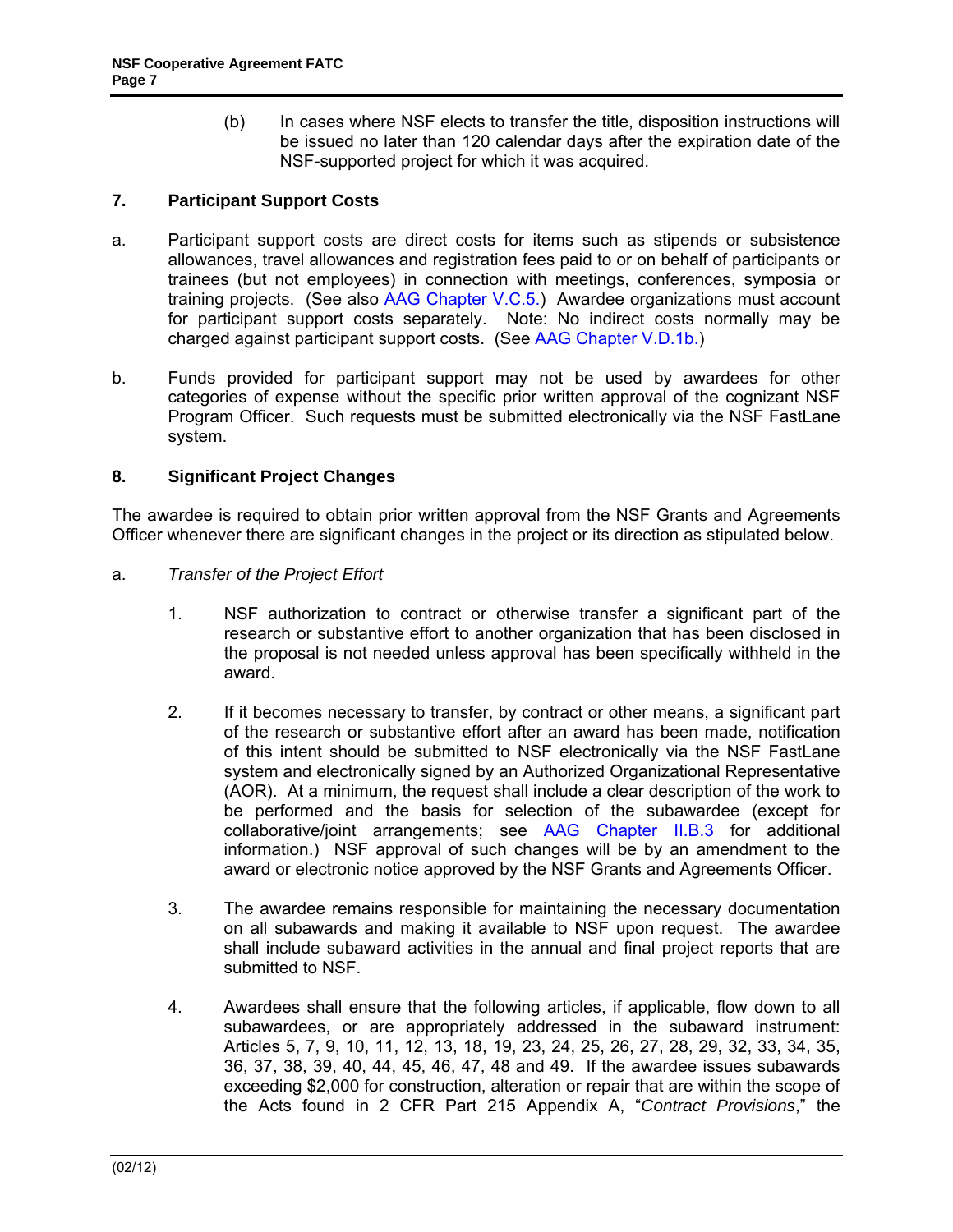appropriate clauses applicable to construction activities also will be included in applicable subawards.

# <span id="page-7-0"></span>b. *Change in Objectives or Scope*

 A proposed change in the phenomenon or phenomena under study or the objectives of the project stated in the proposal or agreed modifications thereto should be communicated to NSF via use of the FastLane notification and request module https://www.fastlane.nsf.gov/. NSF approval of such changes will be by an amendment to the award approved by the NSF Grants and Agreements Officer.

### c. *Absence or Change of Principal Investigator*

 If a named Principal Investigator or Project Director plans to or becomes aware that he or she will: (1) devote substantially less effort to the work than anticipated in the approved proposal (defined as a reduction of 25% or more in time); (2) sever his or her connection with the awardee organization; or (3) be absent for a continuous period of three months or more, or otherwise relinquish active direction of the project, he or she shall advise both the NSF Program Officer and awardee's Authorized Organizational Representative via use of the NSF FastLane Notification and Request module. Action appropriate to the situation will be initiated in accordance with the guidelines described in [AAG Chapter II.B.2](http://www.nsf.gov/pubs/policydocs/pappguide/nsf11001/aag_2.jsp#IIB2).

### **9. Procurement Standards**

Whether or not approval of a procurement is required under Article 8a, where appropriate, the awardee (including commercial organizations) is responsible for compliance with the procurement standards identified in 2 CFR §§ 215.40 through .48. The awardee also is responsible for ensuring that the appropriate NSF conditions from this award (including Article 28, Audit and Records) are made a part of any contract or other arrangement whose award amount exceeds the simplified acquisition threshold (currently \$100,000).

# **10. Travel**

**These terms and conditions posted October 28, 2011 were modified January 10, 2012 to remove the reference to GSA Federal Travel Regulations (41 CFR 300-304) in Article 10 paragraph a.1. The effective date of these terms and conditions remains February 1, 2012.**

#### a. *Allowability of Travel Expenses*

 1. Expenses for transportation, lodging, subsistence and related items incurred by project personnel and by outside consultants employed on the project (see [AAG Chapter V.B.4\)](http://www.nsf.gov/pubs/policydocs/pappguide/nsf11001/aag_5.jsp#VB4) who are in travel status on business related to an NSF-supported project are allowable as prescribed in the governing OMB cost principles. The requirements for prior approval detailed in the governing OMB cost principles are waived.

 2. Except as provided in the governing OMB cost principles, the difference between economy airfare and a higher-class airfare is unallowable. A train, bus or other surface carrier may be used in lieu of, or as a supplement to, air travel at the lowest first-class rate by the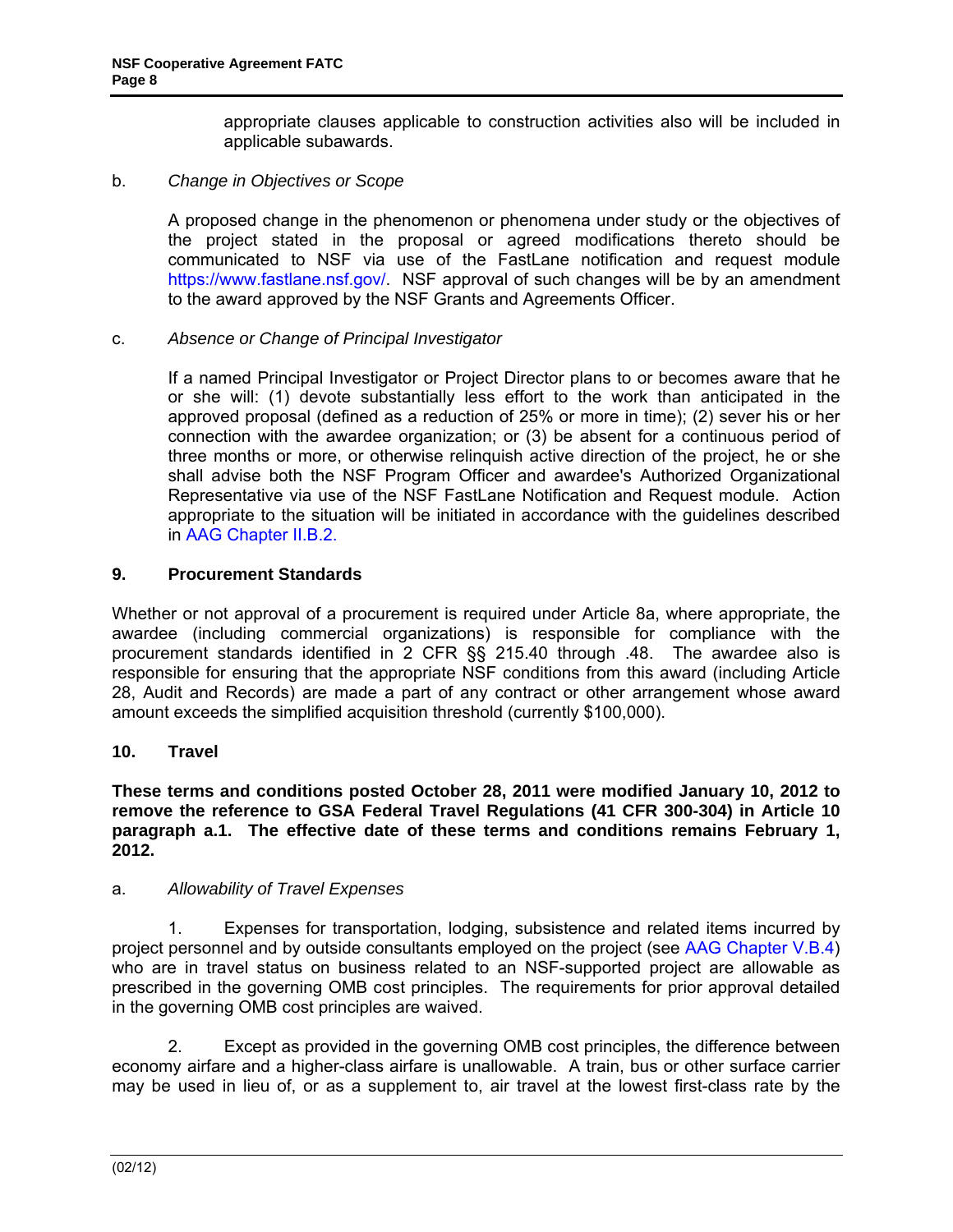transportation facility used. If such travel, however, could have been performed by air, the allowance will not normally exceed that for jet economy airfare.

# b. *Travel Support for Dependents of Key Project Personnel*

 Travel support for dependents of key project personnel is allowable only under the following conditions:

1. the individual is a key person who is essential to the project on a full-time basis;

 2. the individual's residence away from home and in a foreign country is for a continuous period of six months or more and is essential to the effective performance of the project; and

 3. the dependents' travel allowance is consistent with the policies of the organization administering the award.

# c. *Use of U.S.-Flag Air Carriers*

1. In accordance with the Fly America Act (49 USC 40118), any air transportation to, from, between, or within a country other than the U.S. of persons or property, the expense of which will be assisted by NSF funding, must be performed by or under a code-sharing arrangement with a U.S.-flag air carrier if service provided by such a carrier is available (see Comptroller General Decision B-240956, dated September 25, 1991). Tickets (or documentation for electronic tickets) must identify the U.S. flag air carrier's designator code and flight number.

2. For the purposes of this requirement, U.S.-flag air carrier service is considered available even though:

(a) comparable or a different kind of service can be provided at less cost by a foreign-flag air carrier;

(b) foreign-flag air carrier service is preferred by, or is more convenient for, NSF or traveler; or

(c) service by a foreign-flag air carrier can be paid for in excess foreign currency.

3. The following rules apply unless their application would result in the first or last leg of travel from or to the U.S. being performed by a foreign-flag air carrier:

(a) a U.S.-flag air carrier shall be used to destination or, in the absence of direct or through service, to the farthest interchange point on a usually traveled route.

(b) if a U.S.-flag air carrier does not serve an origin or interchange point, a foreign-flag air carrier shall be used only to the nearest interchange point on a usually traveled route to connect with a U.S. flag air carrier.

# d. *Use of Foreign-Flag Air Carriers*

There are certain circumstances under which use of a foreign-flag air carrier is permissible. These circumstances are outlined below: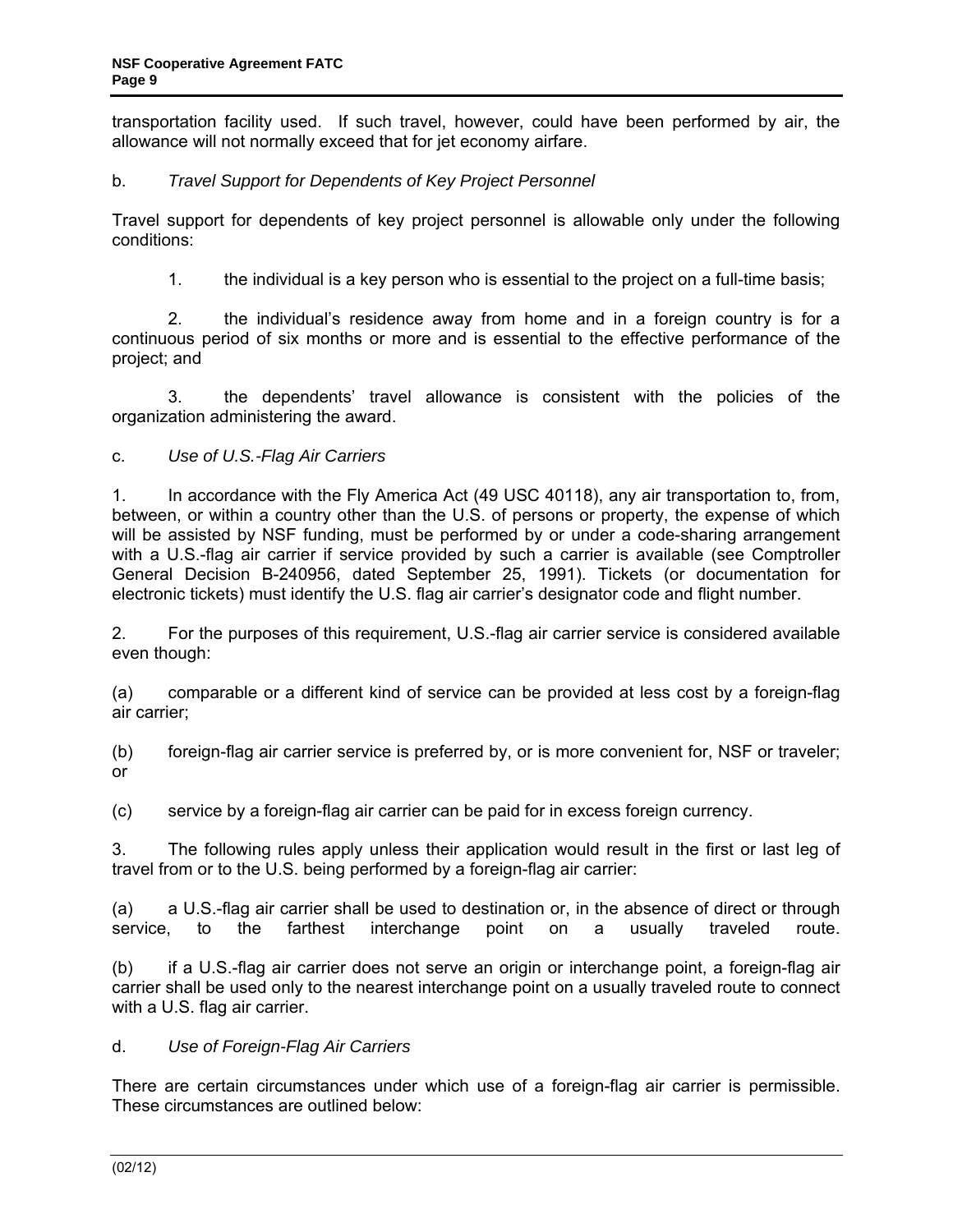### 1. *Airline "Open Skies" Agreements*:

A foreign flag air carrier may be used if the transportation is provided under an air transportation agreement between the United States and a foreign government, which the Department of Transportation has determined meets the requirements of the Fly America Act. For information on "open skies" agreements in which the United States has entered, please refer to the General Services Administration's (GSA) website at http://www.gsa.gov/portal/content/103191.

Note on U.S./European Union Open Skies Agreement

In 2007, the U.S. entered into an "Open Skies" Agreement with the European Union ("EU"). This agreement was modified in June 2010. The current Agreement gives European Community airlines (airlines of Member States) the right to transport passengers and cargo on flights funded by the U.S. government, when the transportation is between: (1) any two points outside the United States; or (2) a point in the United States and any point outside the United States that the EU airline is authorized to serve under the "Open Skies" Agreement.

As of 2011, two significant changes have been made to the U.S./EU Open Skies Agreement. First, EU airlines are now granted the right to transport civilian agency-funded passengers who are NOT eligible to travel on GSA Airline City Pair Contract fares (e.g., grantees) between a point in the United States and a point outside the United States even if there is a GSA Airline City Pair Contract fare in effect between the origin and destination points. An individual, however, who is traveling on a route for which there is a City Pair Contract fare in effect, *and who is eligible for such a fare* (e.g., Federal employee), will be required to fly on a U.S. carrier, absent another applicable exception.

Second, under the amended Agreement, EU airlines are now authorized to transport passengers between points in the United States and points outside the EU if the EU airline is authorized to serve the route under the Agreement. This includes flights that originate, arrive, or stop in the EU. Prior to this change, EU airlines were limited to flying passengers between points in the U.S. and points in the EU.

2. *Involuntary Rerouting:* Travel on a foreign-flag carrier is permitted if a U.S.-flag air carrier involuntarily reroutes the traveler via a foreign-flag air carrier, notwithstanding the availability of alternative U.S.-flag air carrier service.

# 3. *Travel To and From the U.S. on non-European Community Airlines*

Use of a non-European Community foreign-flag air carrier is permissible if the airport abroad is:

(a) the traveler's origin or destination airport, and use of U.S.-flag air carrier service would extend the time in a travel status by at least 24 hours more than travel by a foreign-flag air carrier; or

(b) an interchange point, and use of U.S.-flag air carrier service would increase the number of aircraft changes the traveler must make outside of the U.S. by two or more, would require the traveler to wait four hours or more to make connections at that point, or would extend the time in a travel status by at least six hours more than travel by a foreign-flag air carrier.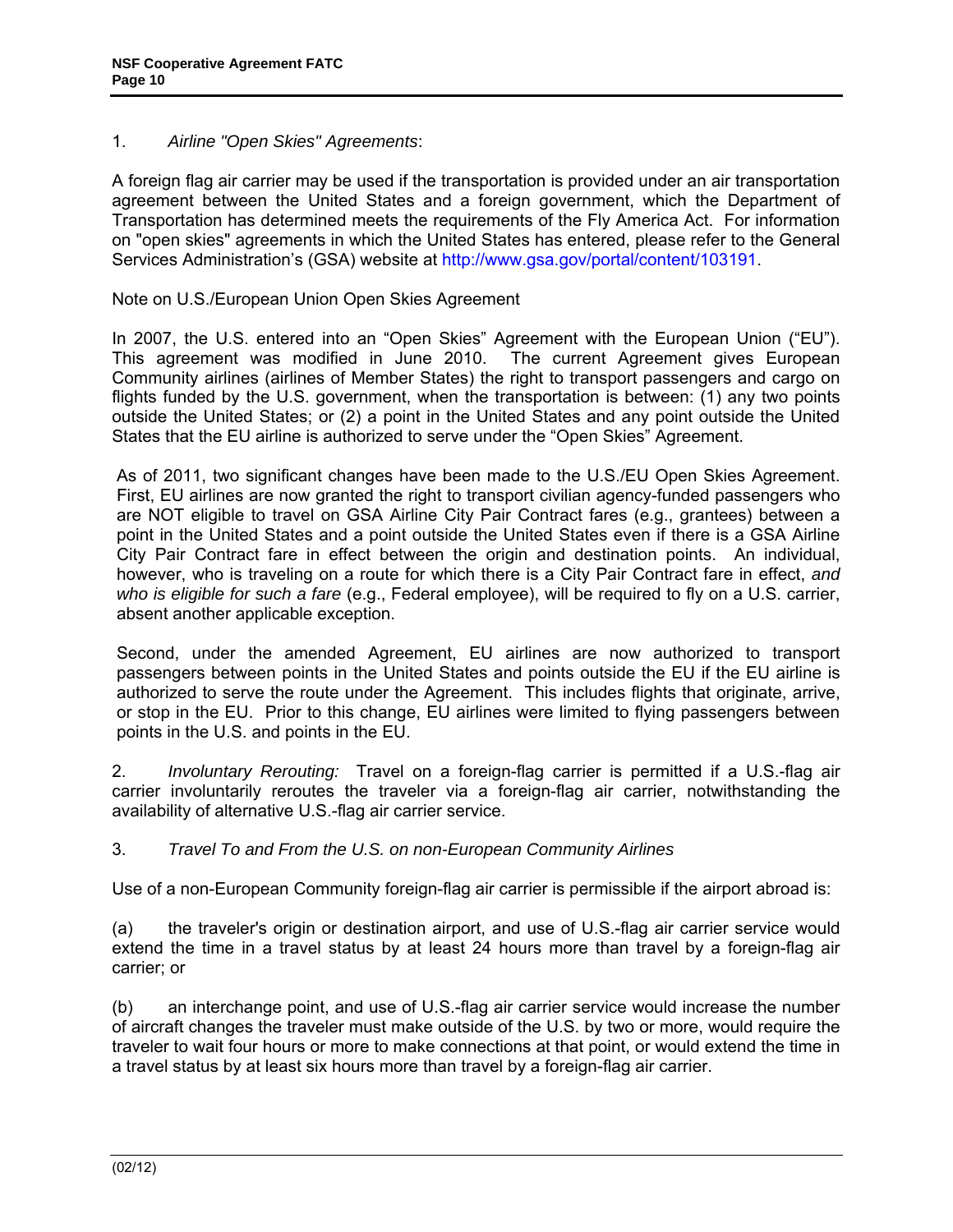### <span id="page-10-0"></span>4. *Travel Between Points Outside the U.S. on non-European Community Airlines*

Use of a non- European Community foreign-flag air carrier is permissible if:

(a) travel by a foreign-flag air carrier would eliminate two or more aircraft changes en route;

(b) travel by a U.S.-flag air carrier would require a connecting time of four hours or more at an overseas interchange point; or

(c) the travel is not part of the trip to or from the U.S., and use of a U.S.-flag air carrier would extend the time in a travel status by at least six hours more than travel by a foreign-flag air carrier.

5. *Short Distance Travel.* For all short distance travel, regardless of origin and destination, use of a foreign-flag air carrier is permissible if the elapsed travel time on a scheduled flight from origin to destination airport by a foreign-flag air carrier is three hours or less and service by a U.S.-flag air carrier would double the travel time.

### **11. Rearrangements and Alterations**

- a. Rearrangement and alteration costs that do not constitute construction (i.e., rearrangements and alterations aggregating less than \$25,000) to adapt space or utilities within a completed structure to accomplish the objectives of the award, are allowable and approved, provided the:
	- 1. building has a usable life consistent with project purposes and is architecturally suitable for conversion;
	- 2. rearrangements and alterations are essential to the project; and
	- 3. space involved will be occupied by the project.
- b. Rearrangements and alterations (construction) aggregating \$25,000 or over require the prior written approval of the NSF Grants and Agreements Officer.

#### **12. Allowable Costs**

a. The allowability of costs and cost allocation methods for work performed under this award, up to the amount specified in the award, shall be determined in accordance with the applicable Federal cost principles in effect on the effective date of the award and the terms and conditions of the award.

b. The Federal cost principles applicable to specific types of awardees are contained in:

- 1. 2 CFR Part 220, Cost Principles for Educational Institutions (OMB Circular A-21);
- 2. 2 CFR Part 225, Cost Principles for State, Local, and Indian Tribal Governments (OMB Circular A-87);
- 3. 2 CFR Part 230, Cost Principles for Nonprofit Organizations (OMB Circular A-22);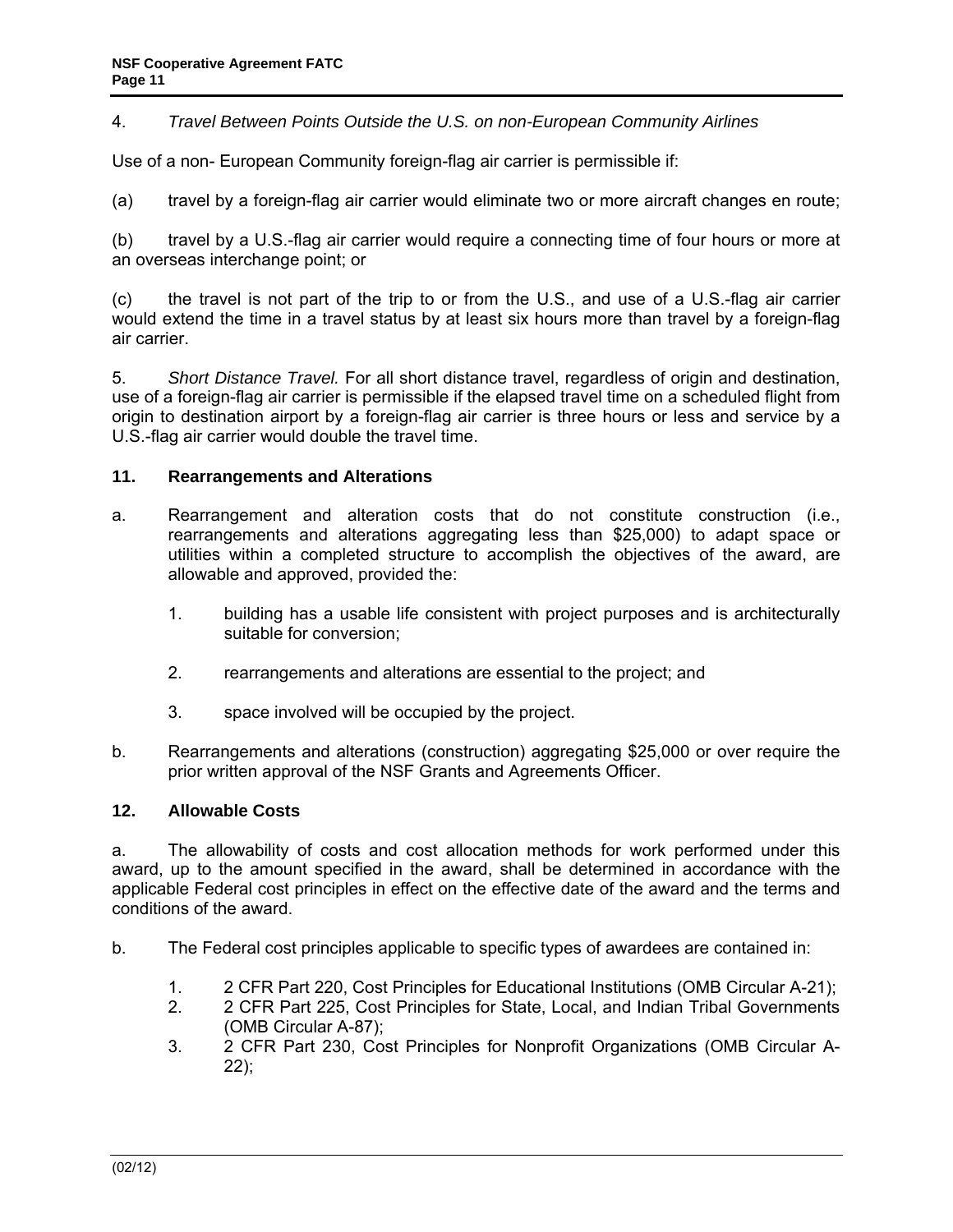- <span id="page-11-0"></span>4. Federal Acquisition Regulation 31.2 (48 CFR § 31.2) for commercial firms and those non-profit organizations specifically exempted from the provisions of OMB Circular A-122; and
- 5. 45 CFR Part 74, Appendix E, "*Principles for Determining Costs Applicable to Research and Development Under Grants and Contracts with Hospitals*," for hospitals.
- c. Certain prior approval requirements contained in these Federal cost principles have been modified by Article 3.

# **13. Indirect Costs**

In accordance with 2 CFR 220 (OMB Circular A-21), Section G.7.a and unless otherwise specified in the award notice, awardees subject to A-21 are required to use the indirect cost (F&A) rate(s) approved by the cognizant Federal negotiating agency that are in effect at the time of the initial award, throughout the life of the award. Awardees not subject to A-21 are required to use the Federally-negotiated indirect cost rate(s) in effect at the time expenditures are incurred. Additional information on the charging of indirect costs to an NSF award is available in AAG Chapter V.D.

### **14. Payments**

- a. Requests for payment must be made electronically via use of the FastLane Financial Functions, Cash Request process.<sup>2</sup> Awardees should request payments in amounts necessary to meet their current needs, pursuant to the guidelines contained in 31 CFR Part 205. Unless otherwise specified in the award, the awardee agrees to comply with all applicable Treasury regulations and National Science Foundation implementing and reporting procedures, which are outlined in [AAG Chapter III.](http://www.nsf.gov/pubs/policydocs/pappguide/nsf11001/aag_3.jsp)
- b. In accordance with 2 CFR § 215.22, where appropriate, awardees are required to maintain advances of Federal funds in interest-bearing accounts. For awardees not subject to the Cash Management Improvement Act (CMIA), (State agencies or instrumentalities) interest earned on Federal advances deposited in interest bearing accounts shall be remitted annually to: $3$

Department of Health and Human Services (DHHS) Payment Management System P.O. Box 6021 Rockville, MD 20852

c. Interest earned on NSF advances deposited in interest bearing accounts shall be remitted annually to the Department of Health and Human Services (DHHS). Interest amounts up to \$250 per year may be retained by the grantee for administrative expenses. The requirement to remit interest annually to DHHS does not apply to

 2 Awardees may contact the Division of Financial Management at (703) 292-8280 for information on using the FastLane Cash Request System.

 $3$  In keeping with Electronic Funds Transfer rules [31 CFR Part 206], interest should be remitted to the DHHS Payment Management System through an electronic medium such as the FEDWIRE Deposit System. Awardees that do not have this capability should submit payment by check.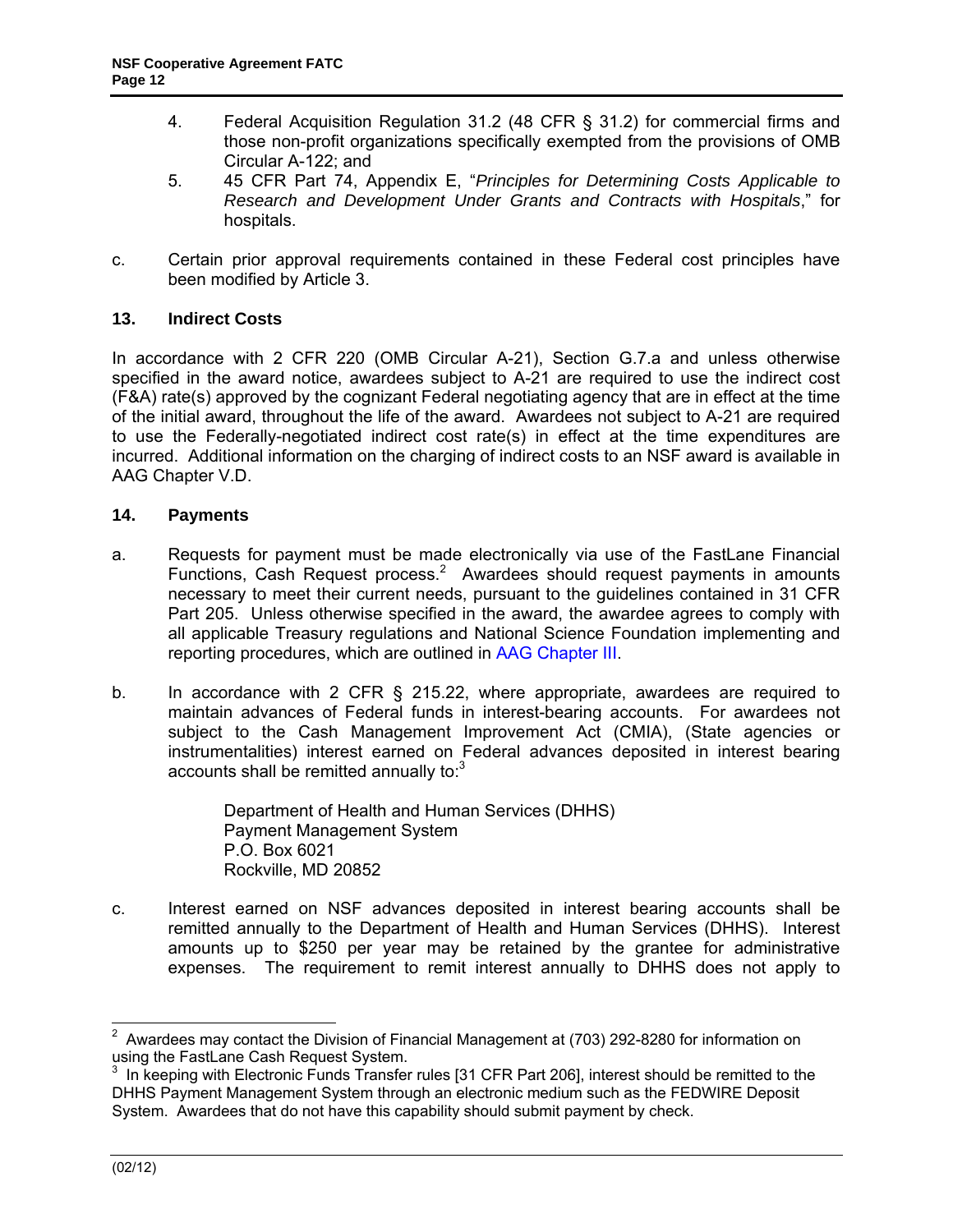<span id="page-12-0"></span>grantees subject to the Cash Management Improvement Act (CMIA), Subpart A - Rules Applicable to Federal Assistance Programs Included in a Treasury-State Agreement.

# **15. Cooperative Agreement Increments**

Unless otherwise specified, each successive increment of a cooperative agreement will be funded at the level specified in the original award without a formal request from the awardee provided an annual project report has been received from the Principal Investigator(s) and accepted by the NSF Program Officer. Continuing funding is contingent on: (1) availability of funds; (2) satisfactory scientific/technical progress; and (3) fulfillment of any special conditions of the award (including the requisite cost sharing notification, when applicable (see Article 27)).

### **16. Project Reporting Requirements**

- a. *Annual Project Reports*
	- 1. Submission Requirement. Annual project reports are required for both standard and continuing awards.<sup>4</sup>
	- 2. Content of Annual Project Reports. Unless otherwise specified in the award, awardees are required to submit annual reports electronically via the project reporting system in FastLane. The NSF FastLane system may be accessed at https://www.fastlane.nsf.gov/fastlane.jsp. The content requirements for annual project reports are specified in the FastLane system and may be supplemented in the award document. The grantee shall include subaward activities in annual project reports that are submitted to NSF.
	- 3. Timing of Annual Project Reports.

Unless otherwise specified in the award, annual project reports should be submitted at least 90 days prior to the end of the current budget period to allow adequate time for the Program Officer to review and approve the report. As reflected in the FastLane Project Report System, the report is considered due during the 90 day period. The report becomes overdue the day after the 90 day period ends. It should be noted that the final annual report serves as the project's final report and must be submitted in accordance with paragraph b below.

Failure to submit timely reports will delay processing of additional funding and administrative actions, including, but not limited to, no cost extensions. In the case of continuing grants, failure to submit timely reports may delay processing of funding increments.

- b. *Final Project Report*
	- 1. Submission Requirement. Unless otherwise specified in the award, the awardee shall submit a Final Project Report within 90 days following the expiration date of

 $\overline{\phantom{a}}$ 

<sup>4</sup> Submission of an "interim" report via the NSF FastLane system does not constitute compliance with the annual reporting requirement.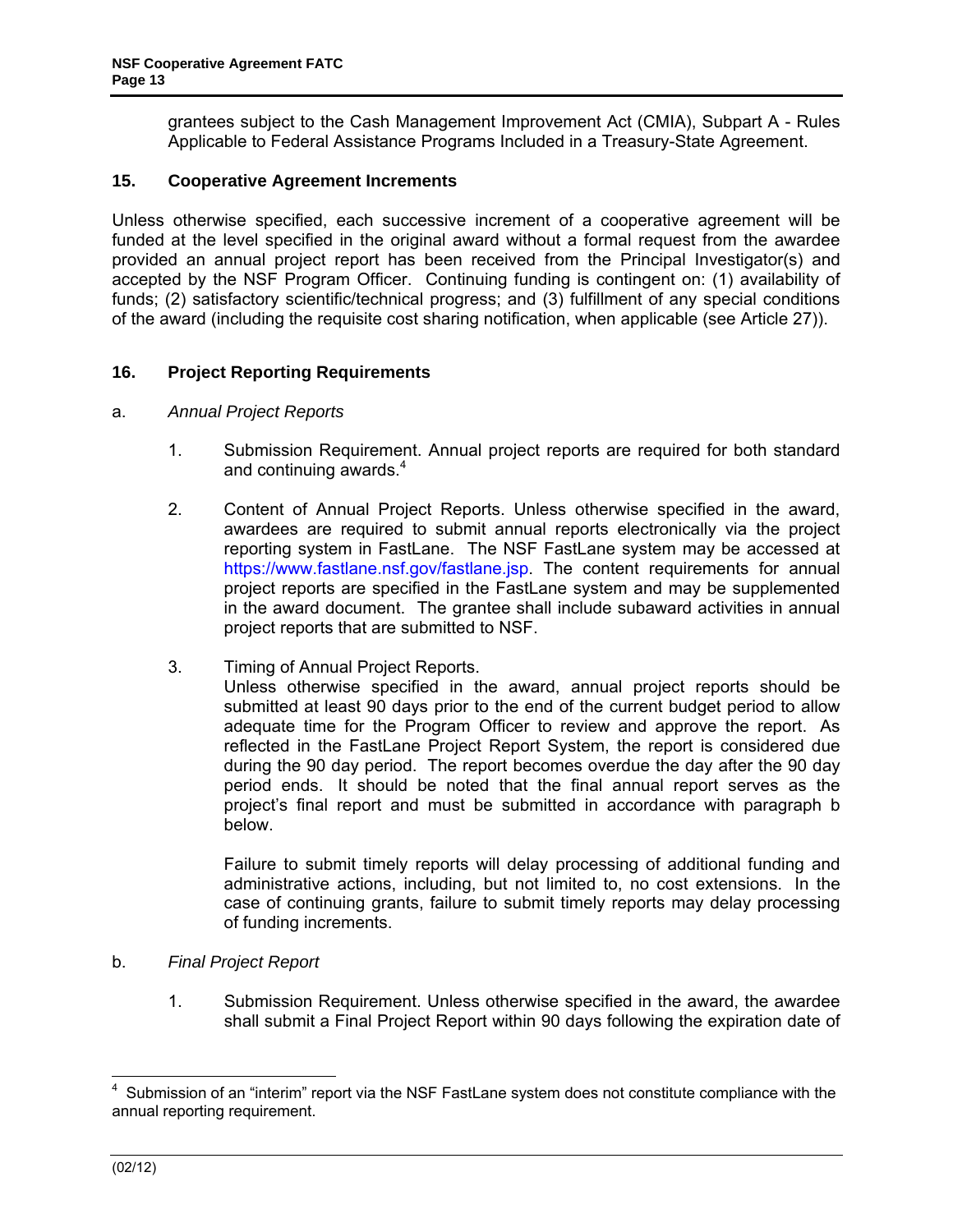the award. The report is considered due during the 90 day period. The report becomes overdue the day after the 90 day period ends.

- <span id="page-13-0"></span>2. Content of Final Project Report. Unless otherwise specified in the award, awardees shall submit final reports electronically via the project reporting system in FastLane. The NSF FastLane system may be accessed at: https://www.fastlane.nsf.gov/fastlane.jsp. The content requirements for final project reports are specified in the FastLane system and may be supplemented in the award document. The grantee shall include subaward activities in final project reports that are submitted to NSF.
- 3. Additional Requirements. The awardee also shall provide to the cognizant NSF Program Officer, within 90 days following the expiration date of the award, any unique reports or other end products specified in the award (e.g., special cost sharing reports), including report requirements set forth in any NSF brochure, guide, solicitation, etc. referenced in the award as being directly related to either the award or administration of the award.

### c. *Special Reports*

 The awardee shall provide the NSF with such other special reports as the NSF may reasonably require or, the awardee may deem appropriate. Insofar as possible, such reports shall be requested with sufficient advance notice to ensure care and thoroughness in their preparation by the awardee. Any addenda to the reports shall be sent to the cognizant NSF Program Officer.

#### d. *Project Outcomes Report for the General Public*

Unless otherwise specified in the award, the grantee shall submit a Project Outcomes Report for the General Public within 90 days following the expiration date of the award. The Project Outcomes Report must be submitted electronically via Research.gov, which may be accessed at http://www.research.gov/. This report serves as a brief summary, prepared specifically for the public, of the nature and outcomes of the project. For information about the content of the report, see the [AAG Chapter II.E.3](http://www.nsf.gov/pubs/policydocs/pappguide/nsf11001/aag_2.jsp#IIE3).

#### **17. Expenditure Reports**

All awardees shall submit a Federal Financial Report (FFR) by the 30th day following the end of each quarter (i.e., January 30, April 30, July 30, and October 30). All FFRs must be submitted electronically through [Research.gov.](http://www.research.gov/research-portal/appmanager/base/desktop?_nfpb=true&_pageLabel=research_home_page)

Instructions for using the FFR are available within Research.gov Help by selecting "Federal Financial Report (FFR)"or from the Grantee Cash Management Section staff at http://www.nsf.gov/bfa/dfm/cmeab.jsp. For more detailed instructions on using Research.gov, go to Research.gov Help and then select "Federal Financial Report (FFR)".

# **18. Information Collection**

Information collection activities performed under this award are the responsibility of the awardee, and NSF support of the project does not constitute NSF approval of the survey design, questionnaire content or information collection procedures. The awardee shall not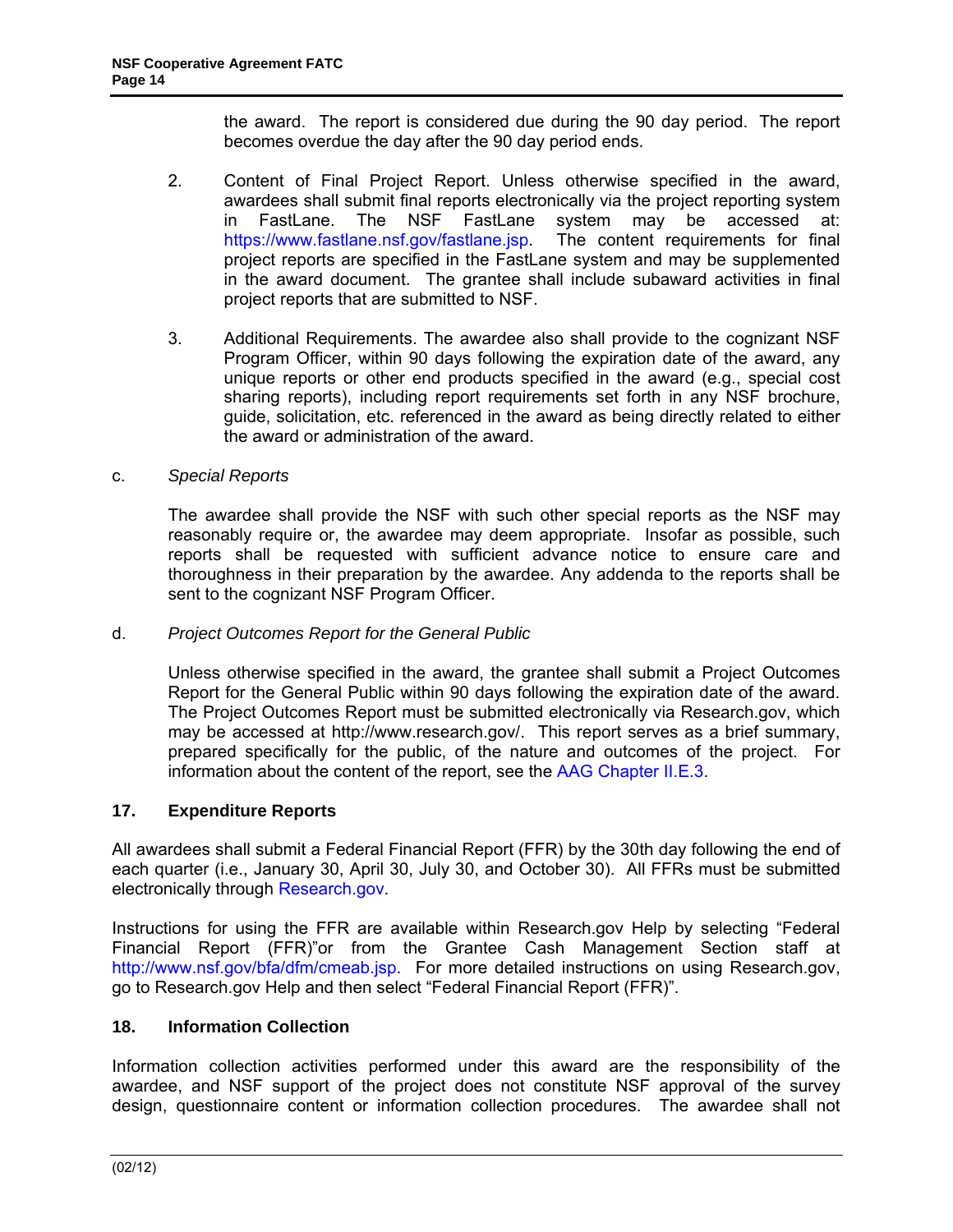<span id="page-14-0"></span>represent to respondents that such information is being collected for or in association with the National Science Foundation or any other Government agency without the specific written approval of such information collection plan or device by the Foundation. This requirement, however, is not intended to preclude mention of NSF support of the project in response to an inquiry or acknowledgment of such support in any publication of this information.

# **19. Responsible Conduct of Research**

### **Article 19 applies to new proposals submitted or due on or after January 4, 2010.**

In accordance with Section 7009 of the America Creating Opportunities to Meaningfully Promote Excellence in Technology, Education, and Science (COMPETES) Act (42 U.S.C. 1862o–1) NSF requires that awardees must have a plan in place to provide appropriate training and oversight in the responsible and ethical conduct of research (RCR) to undergraduates, graduate students, and postdoctoral researchers who will be supported by NSF to conduct research. Training plans are subject to review, upon request.

Awardees must designate one or more persons to oversee compliance with the RCR training requirement. Awardees are responsible for verifying that undergraduate students, graduate students, and postdoctoral researchers supported by NSF to conduct research have received training in the responsible and ethical conduct of research, in accordance with the plan the awardee has put in place for their organization.

Awardees shall ensure that these RCR requirements flow down to all subrecipients, or are otherwise appropriately addressed in the subaward instrument.

# **20. Reporting Subawards and Executive Compensation**

### **Article 20 applies to new cooperative agreements of \$25,000 or more awarded on or after October 1, 2010.**

In accordance with the Office of Management and Budget guidance published in the Federal Register (FR) September 14, 2010 on *Requirements for Federal Funding Accountability and Transparency Act Implementation*, grantees must comply with the following award term, contained in 75 FR 22705:

#### a. *Reporting of first-tier subawards*

1. *Applicability*. Unless you are exempt as provided in paragraph d. of this award term, you must report each action that obligates \$25,000 or more in Federal funds that does not include Recovery funds (as defined in section 1512(a)(2) of the American Recovery and Reinvestment Act of 2009, Pub. L. 111-5) for a subaward to an entity (see definitions in paragraph e of this award term).

# 2. *Where and when to report*

(a) You must report each obligating action described in paragraph a.1.of this award term to www.fsrs.gov.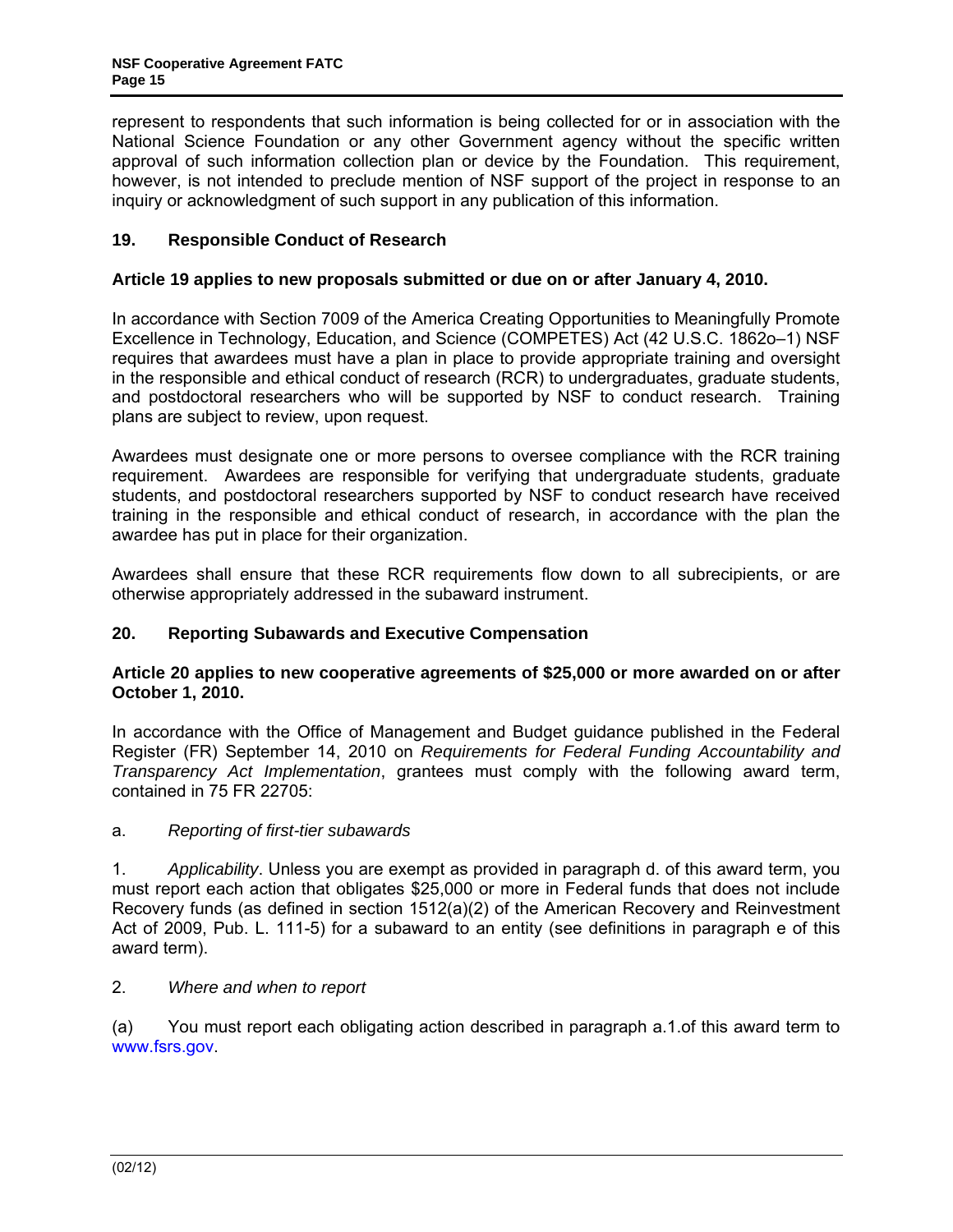(b) For subaward information, report no later than the end of the month following the month in which the obligation was made. (For example, if the obligation was made on November 7, 2010, the obligation must be reported by no later than December 31, 2010.)

*3. What to report*. You must report the information about each obligating action that the submission instructions posted at www.fsrs.gov specify.

b. *Reporting Total Compensation of Recipient Executives* 

1. *Applicability and what to report*. You must report total compensation for each of your five most highly compensated executives for the preceding completed fiscal year, if:

(a) the total Federal funding authorized to date under this award is \$25,000 or more;

(b) in the preceding fiscal year, you received—

(i) 80 percent or more of your annual gross revenues from Federal procurement contracts (and subcontracts) and Federal financial assistance subject to the Transparency Act, as defined at 2 CFR 170.320 (and subawards); and

(ii) \$25,000,000 or more in annual gross revenues from Federal procurement contracts (and subcontracts) and Federal financial assistance subject to the Transparency Act, as defined at 2 CFR 170.320 (and subawards); and

(c) The public does not have access to information about the compensation of the executives through periodic reports filed under section 13(a) or 15(d) of the Securities Exchange Act of 1934 (15 U.S.C. 78m(a), 78o(d)) or section 6104 of the Internal Revenue Code of 1986. (To determine if the public has access to the compensation information, see the U.S. Security and Exchange Commission total compensation filings at http://www.sec.gov/answers/execomp.htm.)

2. *Where and when to report*. You must report executive total compensation described in paragraph b.1.of this award term:

(a) As part of your registration profile at www.ccr.gov.

(b) By the end of the month following the month in which this award is made, and annually thereafter.

# c. *Reporting of Total Compensation of Subrecipient Executives*

1. *Applicability and what to report*. Unless you are exempt as provided in paragraph d. of this award term, for each first-tier subrecipient under this award, you shall report the names and total compensation of each of the subrecipient's five most highly compensated executives for the subrecipient's preceding completed fiscal year, if:

(a) in the subrecipient's preceding fiscal year, the subrecipient received—

(i) 80 percent or more of its annual gross revenues from Federal procurement contracts (and subcontracts) and Federal financial assistance subject to the Transparency Act, as defined at 2 CFR 170.320 (and subawards); and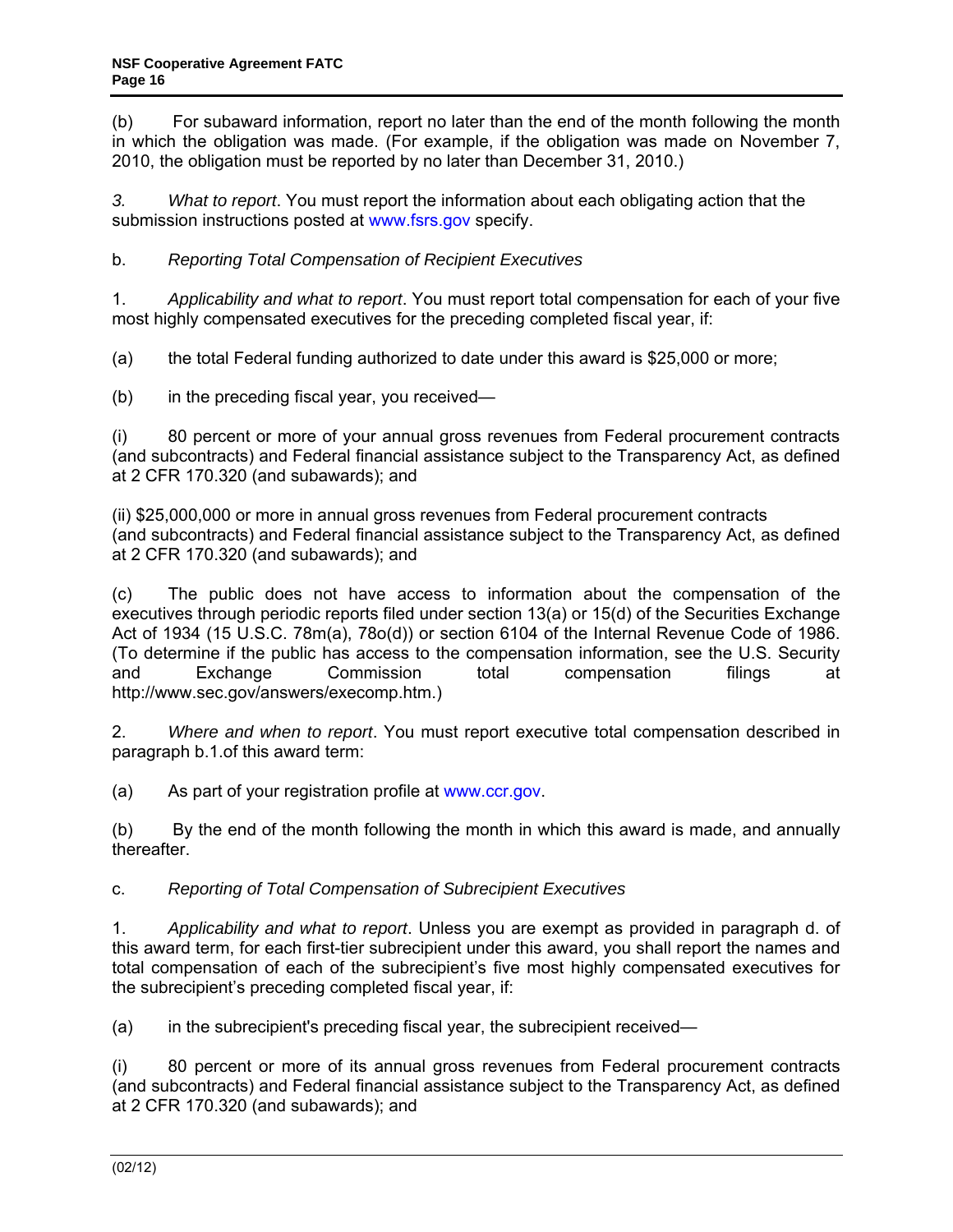(ii) \$25,000,000 or more in annual gross revenues from Federal procurement contracts (and subcontracts), and Federal financial assistance subject to the Transparency Act (and subawards); and

(b) The public does not have access to information about the compensation of the executives through periodic reports filed under section 13(a) or 15(d) of the Securities Exchange Act of 1934 (15 U.S.C. 78m(a), 78o(d)) or section 6104 of the Internal Revenue Code of 1986. (To determine if the public has access to the compensation information, see the U.S. Security and Exchange Commission total compensation filings at http://www.sec.gov/answers/execomp.htm.)

2. *Where and when to report*. You must report subrecipient executive total compensation described in paragraph c.1.of this award term:

(a) To the recipient.

(b) By the end of the month following the month during which you make the subaward. For example, if a subaward is obligated on any date during the month of October of a given year (i.e., between October 1 and 31), you must report any required compensation information of the subrecipient by November 30 of that year.

#### d. *Exemptions*

If, in the previous tax year, you had gross income, from all sources, under \$300,000, you are exempt from the requirements to report:

1. subawards, and

2. the total compensation of the five most highly compensated executives of any subrecipient.

#### e. *Definitions*

For purposes of this award term:

- 1. Entity means all of the following, as defined in 2 CFR part 25:
- (a) A Governmental organization, which is a State, local government, or Indian tribe;
- (b) A foreign public entity;
- (c) A domestic or foreign nonprofit organization;
- (d) A domestic or foreign for-profit organization;

(e) A Federal agency, but only as a subrecipient under an award or subaward to a non-Federal entity.

2. Executive means officers, managing partners, or any other employees in management positions.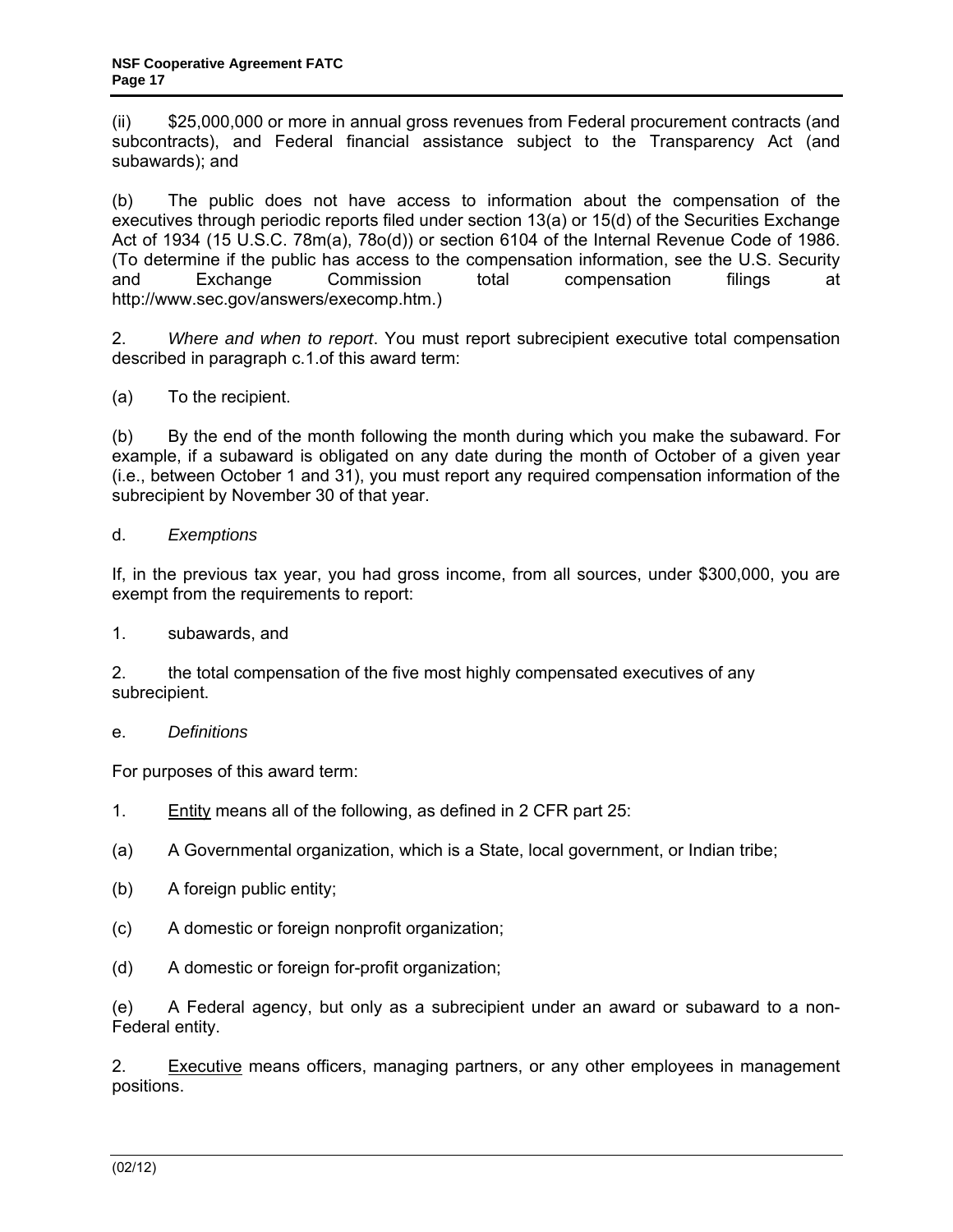# 3. Subaward:

(a) This term means a legal instrument to provide support for the performance of any portion of the substantive project or program for which you received this award and that you as the recipient award to an eligible subrecipient.

(b) The term does not include your procurement of property and services needed to carry out the project or program (for further explanation, see Sec. --.210 of the attachment to OMB Circular A- 133, "Audits of States, Local Governments, and Non-Profit Organizations").

(c) A subaward may be provided through any legal agreement, including an agreement that you or a subrecipient considers a contract.

4. Subrecipient means an entity that:

(a) Receives a subaward from you (the recipient) under this award; and

(b) Is accountable to you for the use of the Federal funds provided by the subaward.

5. Total compensation means the cash and noncash dollar value earned by the executive during the recipient's or subrecipient's preceding fiscal year and includes the following (for more information see 17 CFR 229.402(c)(2)):

(a) *Salary and bonus*.

(b) *Awards of stock, stock options, and stock appreciation rights*. Use the dollar amount recognized for financial statement reporting purposes with respect to the fiscal year in accordance with the Statement of Financial Accounting Standards No. 123 (Revised 2004) (FAS 123R), Shared Based Payments.

(c) *Earnings for services under non-equity incentive plans*. This does not include group life, health, hospitalization or medical reimbursement plans that do not discriminate in favor of executives, and are available generally to all salaried employees.

(d) *Change in pension value.* This is the change in present value of defined benefit and actuarial pension plans.

(e) *Above-market earnings on deferred compensation which is not tax-qualified*.

(f) Other compensation, if the aggregate value of all such other compensation (e.g. severance, termination payments, value of life insurance paid on behalf of the employee, perquisites or property) for the executive exceeds \$10,000.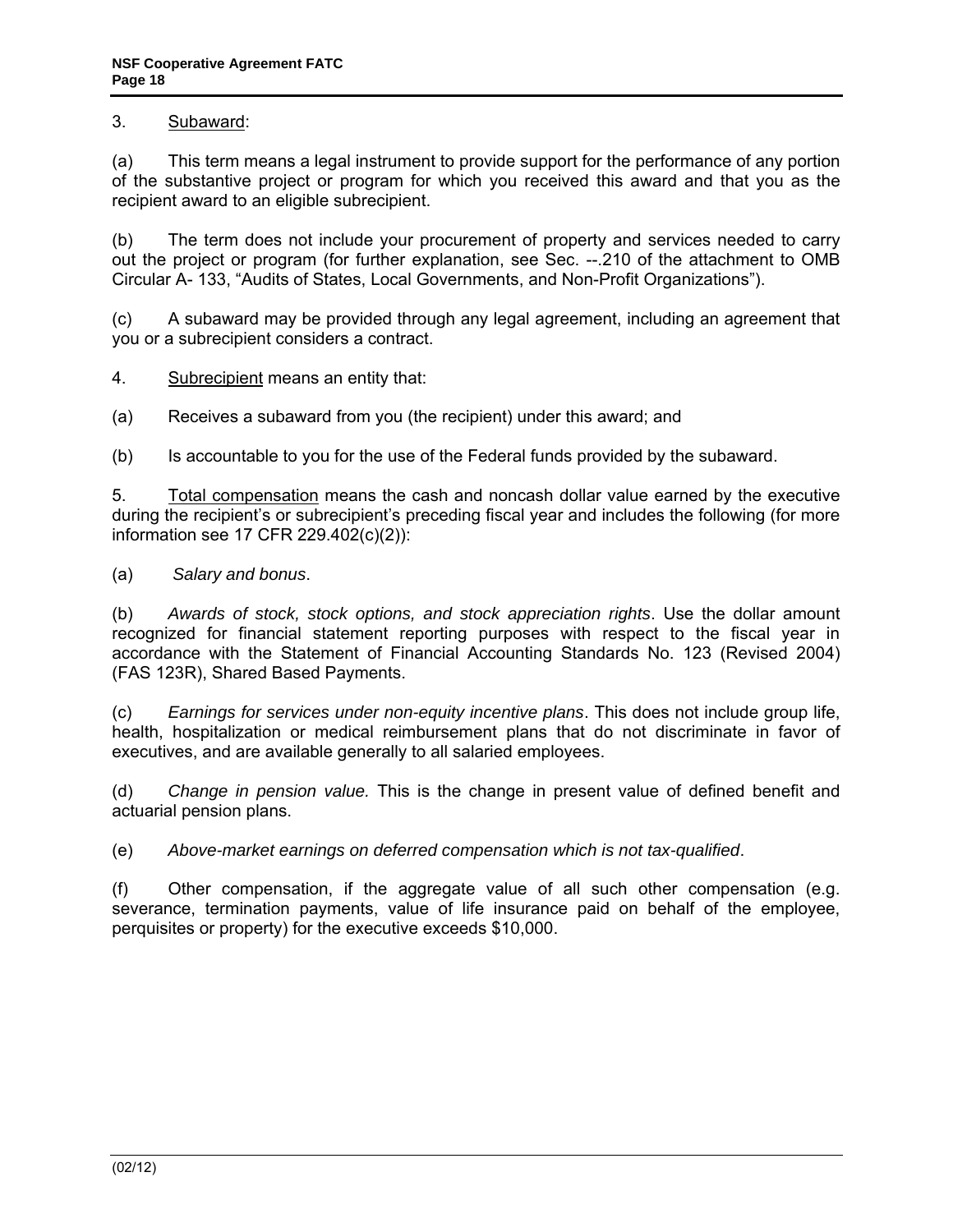# <span id="page-18-0"></span>**21. Central Contractor Registration and Universal Identifier Requirements**

### **Article 21 applies to new cooperative agreements awarded on or after October 1, 2010.**

In accordance with the Office of Management and Budget guidance published in the Federal Register (FR) September 14, 2010 on *Financial Assistance Use of Universal Identifier and Central Contractor Registration*, grantees must comply with the following award term, contained in 75 FR 22706:

a. *Requirement for Central Contractor Registration (CCR).* Unless you are exempted from this requirement under 2 CFR 25.110, you as the recipient must maintain the currency of your information in the CCR until you submit the final financial report required under this award or receive the final payment, whichever is later. This requires that you review and update the information at least annually after the initial registration, and more frequently if required by changes in your information or another award term.

b. *Requirement for Data Universal Numbering System (DUNS) numbers*. If you are authorized to make subawards under this award, you:

1. Must notify potential subrecipients that no entity (see definition in paragraph c. of this award term) may receive a subaward from you unless the entity has provided its DUNS number to you.

2. May not make a subaward to an entity unless the entity has provided its DUNS number to you.

c. *Definitions*. For purposes of this award term:

1. Central Contractor Registration (CCR) means the Federal repository into which an entity must provide information required for the conduct of business as a recipient. Additional information about registration procedures may be found at the CCR Internet site (currently at http://www.ccr.gov).

2. Data Universal Numbering System (DUNS) number means the nine-digit number established and assigned by Dun and Bradstreet, Inc. (D&B) to uniquely identify business entities. A DUNS number may be obtained from D&B by telephone (currently 866-705-5711) or the Internet (currently at http://fedgov.dnb.com/webform).

3. Entity, as it is used in this award term, means all of the following, as defined at 2 CFR part 25, subpart C:

(a) A Governmental organization, which is a State, local government, or Indian tribe;

- (b) A foreign public entity;
- (c) A domestic or foreign nonprofit organization;

(d) A domestic or foreign for-profit organization; and

(e) A Federal agency, but only as a subrecipient under an award or subaward to a non-Federal entity.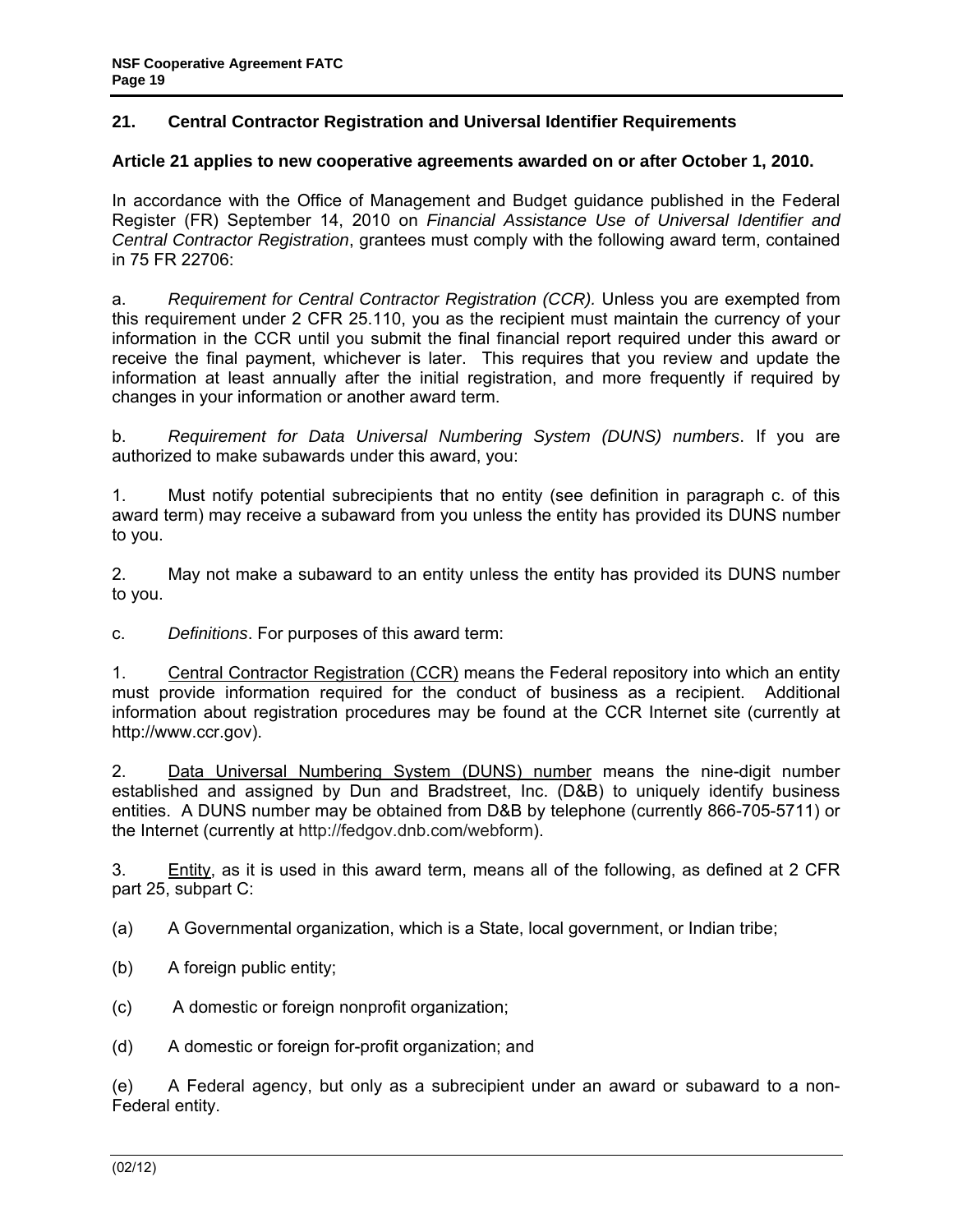# <span id="page-19-0"></span>4. Subaward:

(a) This term means a legal instrument to provide support for the performance of any portion of the substantive project or program for which you received this award and that you as the recipient award to an eligible subrecipient.

(b) The term does not include your procurement of property and services needed to carry out the project or program (for further explanation, see Sec. --.210 of the attachment to OMB Circular A-133, "Audits of States, Local Governments, and Non-Profit Organizations").

(c) A subaward may be provided through any legal agreement, including an agreement that you consider a contract.

- 5. Subrecipient means an entity that:
- (a) Receives a subaward from you under this award; and
- (b) Is accountable to you for the use of the Federal funds provided by the subaward.

### **22. Academic Technology Transfer and Commercialization of University Research**

a. Any institution of higher education (as such term is defined in section 101(A) of the Higher Education Act of 1965 (20 U.S.C. 1001(a)) that receives National Science Foundation research support (i.e., any grant or cooperative agreement awarded by NSF) and has received at least \$25,000,000 in total Federal research grants in the most recently completed Federal fiscal year shall keep, maintain, and report annually to the National Science Foundation the universal resource locator (URL) for a public website that contains information concerning its general approach to and mechanisms for transfer of technology and the commercialization of research results, including:

- 1. contact information for individuals and university offices responsible for technology transfer and commercialization;
- 2. information for both university researchers and industry on the institution's technology licensing and commercialization strategies;
- 3. success stories, statistics, and examples of how the university supports commercialization of research results;
- 4. technologies available for licensing by the university where appropriate; and
- 5. any other information deemed by the institution to be helpful to companies with the potential to commercialize university inventions.

For purposes of determining whether an institution meets the threshold for this requirement, both the NSF research support and the Federal research grants must have been active at some point during the most recently completed Federal fiscal year.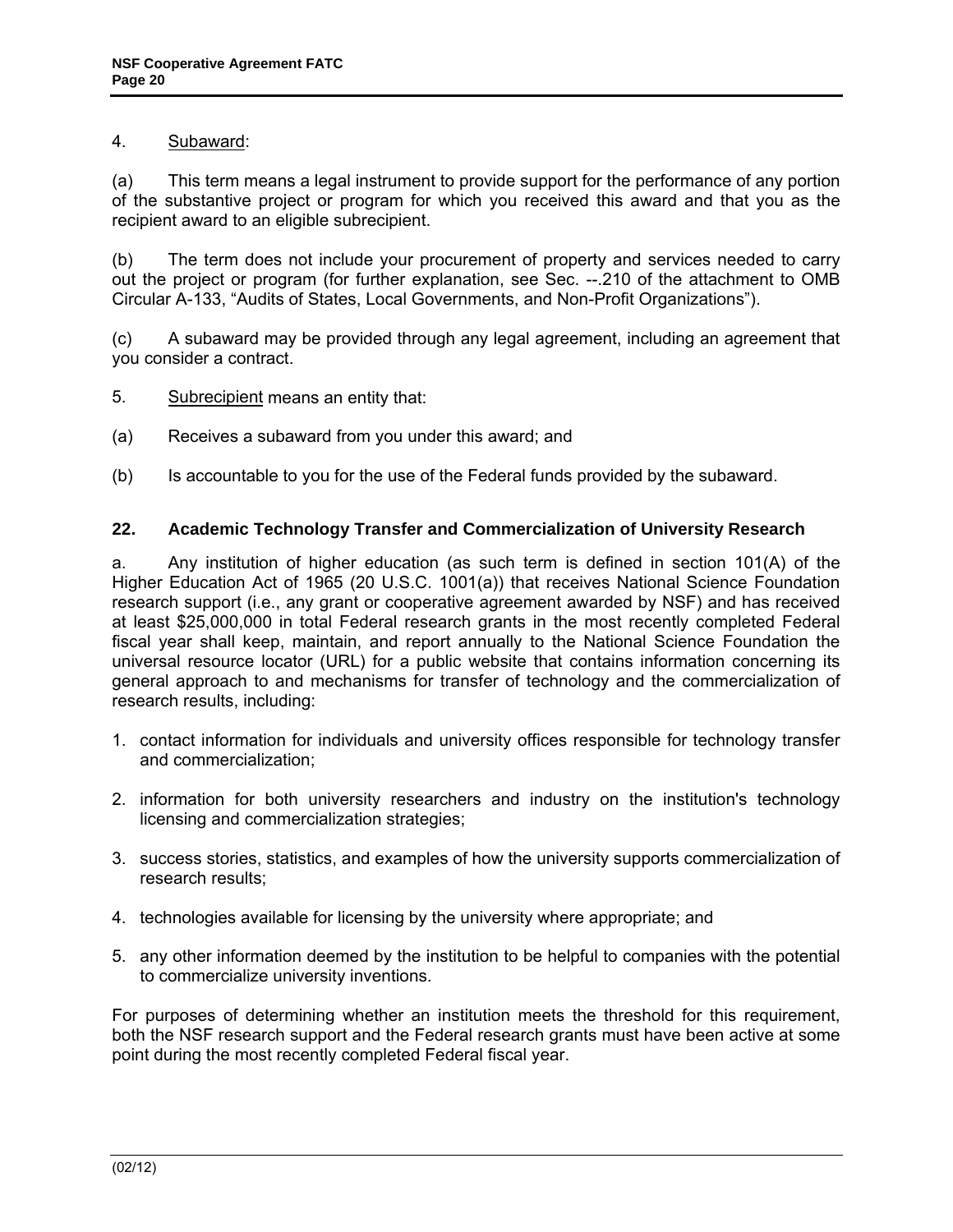<span id="page-20-0"></span>The institution's URL containing the information required in section a. must be electronically submitted to the following email alias: [ACA520@nsf.gov. The](mailto:ACA520@nsf.gov) URLs will be available to the public on the Science, Engineering and Education (SEE) Innovation section of Research.gov at: http://www.research.gov/acasection520.

b. Trade Secret Information - Notwithstanding section a., an institution shall not be required to reveal confidential, trade secret, or proprietary information on its website.

### **23. Copyrightable Material**

#### a. *Definition*

Subject writing means any material that:

- 1. is or may be copyrightable under Title 17 of the U.S.C.; and
- 2. is produced by the awardee or its employees in the performance of work under this award.

 Subject writings include such items as reports, books, journal articles, software, databases, sound recordings, videotapes, and videodiscs.

b. *Copyright Ownership, Government License* 

 Except as otherwise specified in the award or by this paragraph, the awardee may own or permit others to own copyright in all subject writings. The awardee agrees that if it or anyone else does own copyright in a subject writing, the Federal government will have a nonexclusive, nontransferable, irrevocable, royalty-free license to exercise or have exercised for or on behalf of the U.S. throughout the world all the exclusive rights provided by copyright. Such license, however, will not include the right to sell copies or phonorecords of the copyrighted works to the public.

#### c. *Awards Affected by International Agreements*

 If the award indicates it is subject to an identified international agreement or treaty, NSF can direct the awardee to convey to any foreign participant or otherwise dispose of such rights to subject writings as are required to comply with that agreement or treaty.

#### d. *Awardee Action to Protect Government Interests*

 The awardee agrees to acquire, through written agreement or an employment relationship, the ability to comply with the requirements of the preceding paragraphs and, in particular, to acquire the ability to convey rights in a subject writing to a foreign participant if directed by NSF under the previous paragraph. The awardee further agrees that any transfer of copyright or any other rights to a subject writing, by it or anyone whom it has allowed to own such rights, will be made subject to the requirements of this article.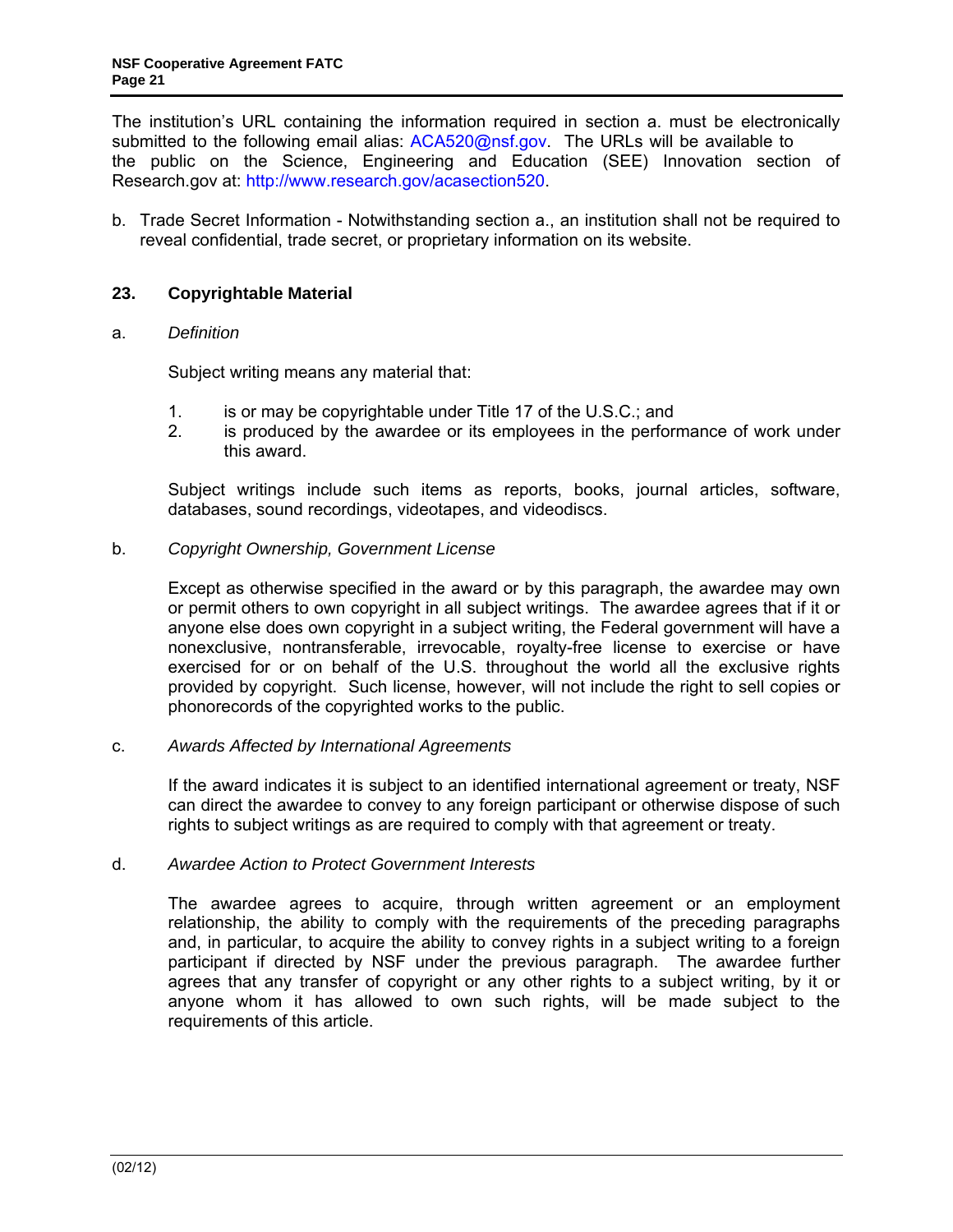### <span id="page-21-0"></span>**24. Program Income**

#### a. *Definition*

 Program income means gross income earned by the awardee that is directly generated by a supported activity or earned as a result of the award. Program income includes, but is not limited to, income from fees for services performed, the use or rental of real or personal property acquired under the award, the sale of commodities or items fabricated under the award, license fees and royalties on patents and copyrights, and interest on loans made with award funds. Interest earned on advances of Federal funds is not program income. Program income does not include the receipt of principal on loans, rebates, credits, discounts, etc., or interest earned on any of them.

#### b. *Standard Treatment*

 Unless otherwise specified in the award, program income (except as noted in (1) below) received or accrued to the awardee during the period of this award shall be retained and added to the funds committed to the project by NSF and used to further project objectives. Also, unless otherwise specified, the awardee shall have no obligation to NSF with respect to: (1) license fees and royalties for copyrighted material, patents, patent applications, trademarks, and inventions received or accrued at any time; or (2) program income received beyond the period of this award.

#### c. *Records Retention*

 The awardee is required to retain appropriate financial and other records relating to project income earned during the award period and for three years beyond the end of the award period.

#### **25. Publications**

#### a. *Acknowledgment of Support*

The awardee is responsible for assuring that an acknowledgment of NSF support:

1. is made in any publication (including World Wide Web sites) of any material based on or developed under this project, in the following terms:

> "This material is based upon work supported by the National Science Foundation under Grant No. (NSF grant number)."

2. is orally acknowledged during all news media interviews, including popular media such as radio, television and news magazines.

#### b. *News Releases*

 The awardee is strongly encouraged to consult with and notify the NSF Program Officer or his/her designee prior to issuing news releases concerning NSF-supported activities.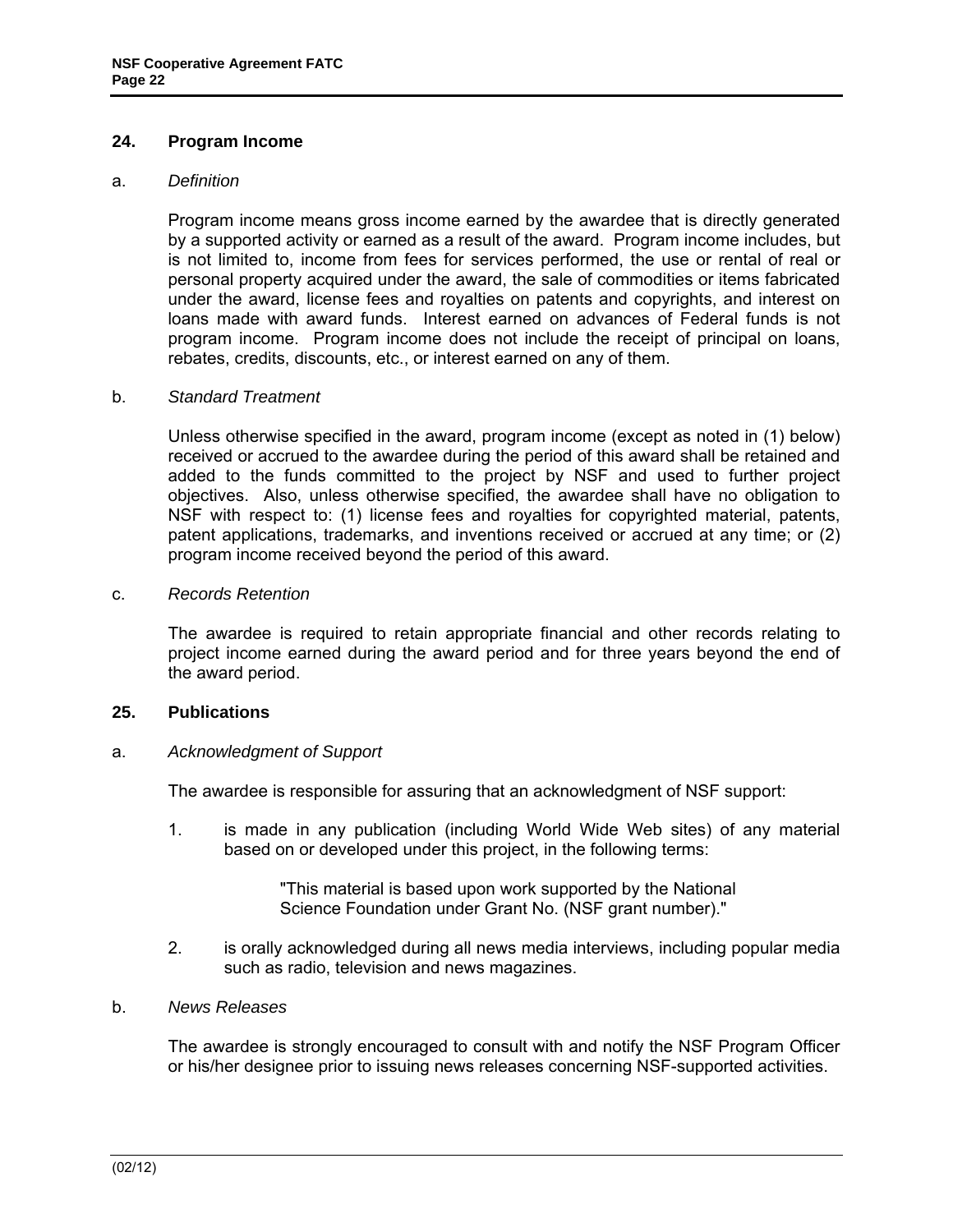#### <span id="page-22-0"></span>c. *Disclaimer*

 The awardee is responsible for assuring that every publication of material (including World Wide Web pages) based on or developed under this award, except scientific articles or papers appearing in scientific, technical or professional journals, contains the following disclaimer:

"Any opinions, findings, and conclusions or recommendations expressed in this material are those of the author(s) and do not necessarily reflect the views of the National Science Foundation."

#### d. *Copies for NSF*

 The awardee is responsible for assuring that the cognizant NSF Program Officer is provided access to, either electronically or in paper form, a copy of every publication of material based on or developed under this award, clearly labeled with the award number and other appropriate identifying information, promptly after publication.

#### e. *Metric System*

 All reports and publications resulting from this NSF award are encouraged to use the metric system of weights and measures.

### **26. Patent Rights<sup>5</sup>**

Unless otherwise provided in the award, if this award is for experimental, developmental, or research work, the following clause (implementing the Bayh-Dole Act, [35 U.S.C. § 200 et seq.]) shall apply. The awardee shall include this clause in all subawards for experimental, developmental, or research activities.

#### a. *Definitions*

- 1. INVENTION means any invention or discovery which is or may be patentable or otherwise protectable under Title 35 of the USC, to any novel variety of plant which is or may be protected under the Plant Variety Protection Act (7 U.S.C. § 2321 et seq.).
- 2. SUBJECT INVENTION means any invention of the awardee conceived or first actually reduced to practice in the performance of work under this award, provided that in the case of a variety of plant, the date of determination (as defined in section 41(d)) must also occur during the period of performance.
- 3. PRACTICAL APPLICATION means to manufacture in the case of a composition or product, to practice in the case of a process or method, or to operate in the case of a machine or system; and, in each case, under such conditions as to

 $\overline{a}$ <sup>5</sup> The June, 2011 Supreme Court decision in Stanford vs. Roche has implications for the Foundation's intangible property policy. Article 26 remains unchanged at this time, as the Foundation assesses how best to implement revisions to this term and condition.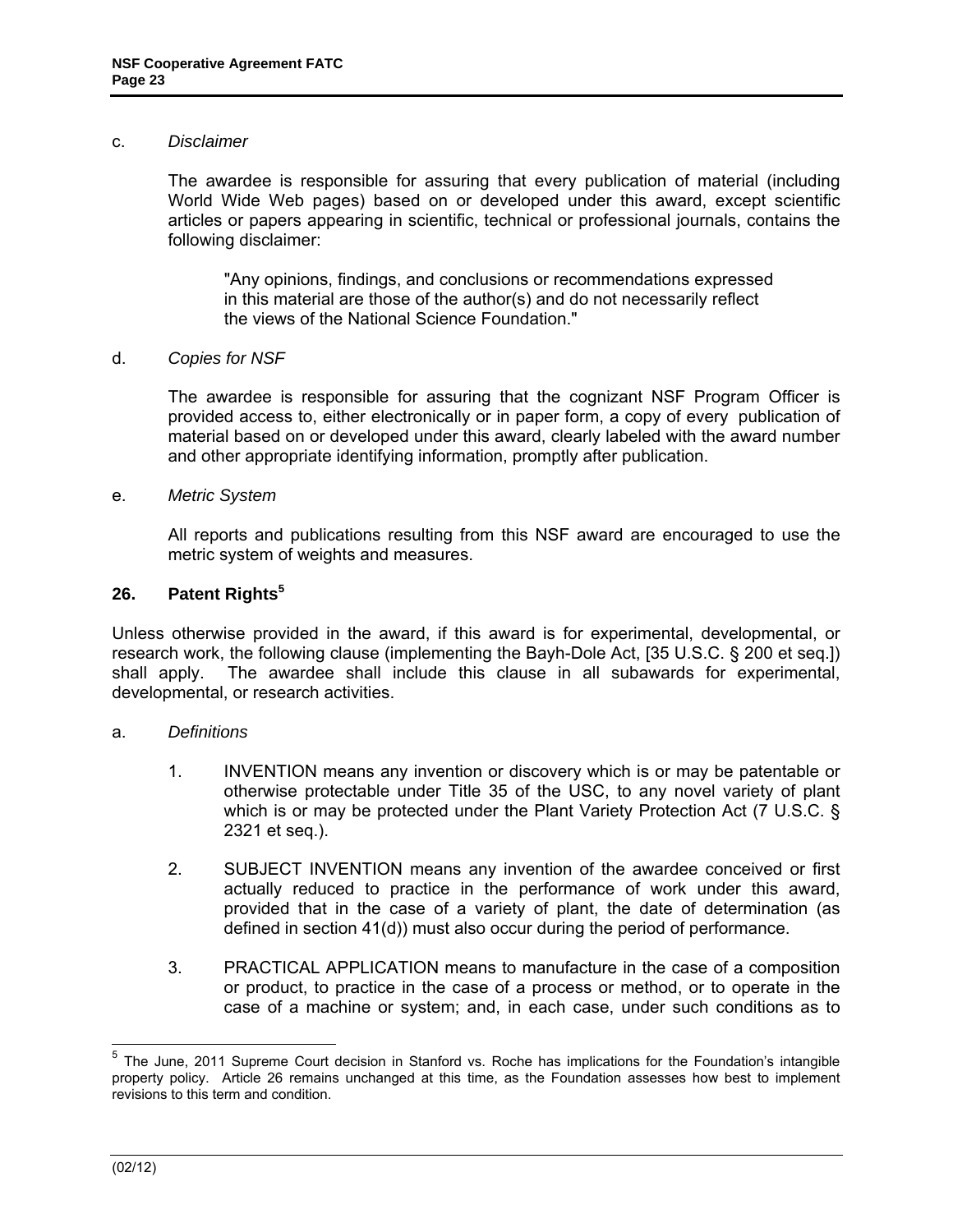establish that the invention is being utilized and that its benefits are to the extent permitted by law or Government regulations available to the public on reasonable terms.

- 4. MADE when used in relation to any invention means the conception or first actual reduction to practice of such invention.
- 5. NON-PROFIT ORGANIZATION means a domestic university or other institution of higher education or an organization of the type described in Section  $501(c)(3)$ of the Internal Revenue Code of 1954 (26 U.S.C. § 501(c)) and exempt from taxation under Section 501(a) of the Internal Revenue Code (26 U.S.C. § 501(a)) or any domestic non-profit scientific or educational organization qualified under a State non-profit organization statute.

### b. *Allocation of Principal Rights*

 The awardee may retain the entire right, title, and interest throughout the world to each subject invention subject to the provisions of this Patent Rights clause and 35 U.S.C. Part 203. With respect to any subject invention in which the awardee retains title, the Federal Government shall have a non-exclusive, nontransferable, irrevocable, paid-up license to practice or have practiced for or on behalf of the U.S. the subject invention throughout the world. If the award indicates it is subject to an identified international agreement or treaty, the National Science Foundation (NSF) also has the right to direct the awardee to convey to any foreign participant such patent rights to subject inventions as are required to comply with that agreement or treaty.

# c. *Invention Disclosure, Election of Title and Filing of Patent Applications by Awardee*

- 1. The awardee will disclose each subject invention to NSF within two months after the inventor discloses it in writing to awardee personnel responsible for the administration of patent matters. The disclosure to NSF shall be in the form of a written report and shall identify the award under which the invention was made and the inventor(s). It shall be sufficiently complete in technical detail to convey a clear understanding of the nature, purpose, operation, and, to the extent known, the physical, chemical, biological or electrical characteristics of the invention. The disclosure shall also identify any publication, on sale or public use of the invention and whether a manuscript describing the invention has been submitted for publication and, if so, whether it has been accepted for publication at the time of disclosure. In addition, after disclosure to NSF, the awardee will promptly notify NSF of the acceptance of any manuscript describing the invention for publication or of any on sale or public use planned by the awardee.
- 2. The awardee will elect in writing whether or not to retain title to any such invention by notifying NSF within two years of disclosure to NSF. However, in any case where publication, on sale, or public use has initiated the one-year statutory period wherein valid patent protection can still be obtained in the U.S., the period for election of title may be shortened by NSF to a date that is no more than 60 days prior to the end of the statutory period.
- 3. The awardee will file its initial patent application on an invention to which it elects to retain title within one year after election of title or, if earlier, prior to the end of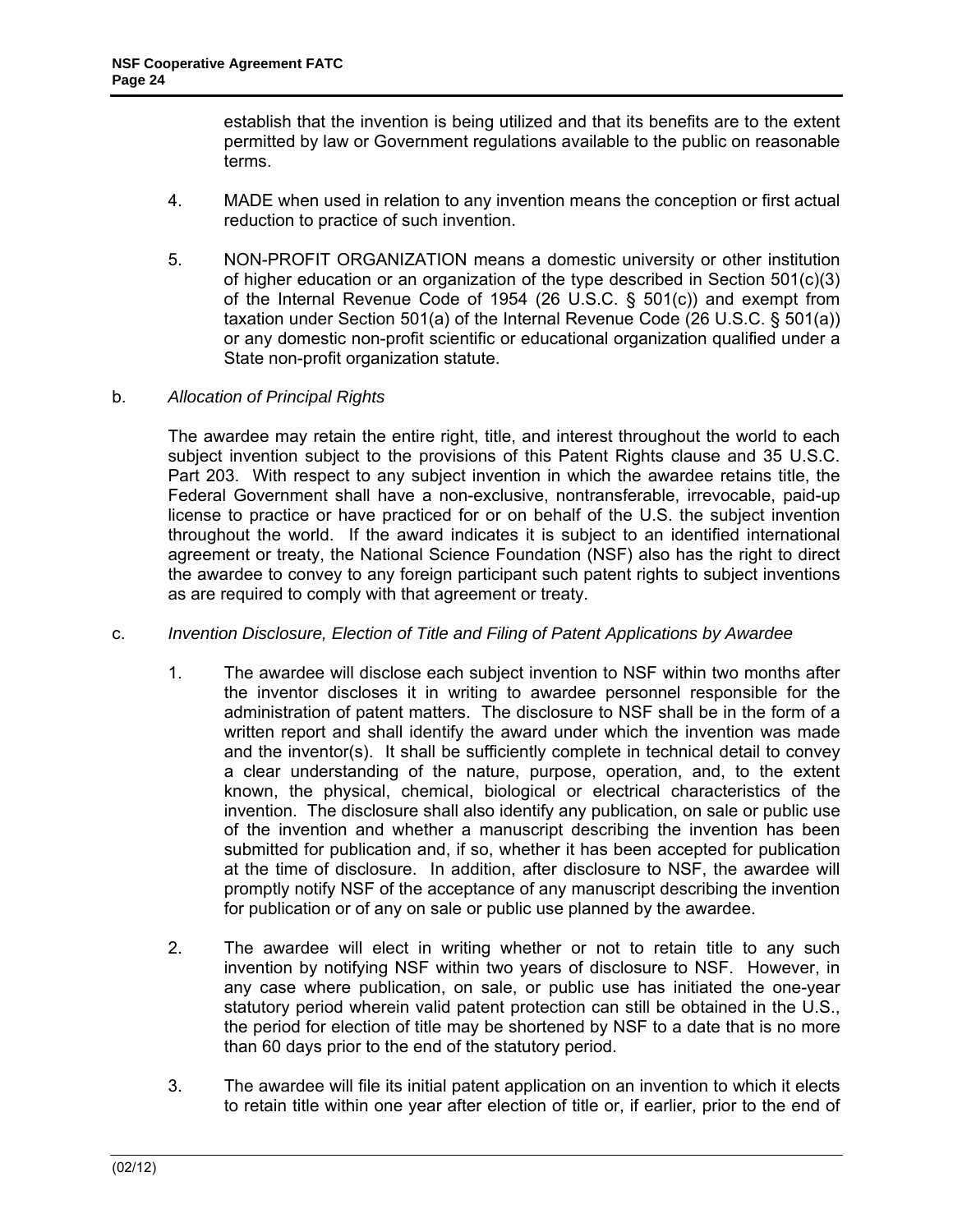any statutory period wherein valid patent protection can be obtained in the U.S. after a publication, on sale, or public use. The awardee will file patent applications in additional countries or international patent offices within either ten months of the corresponding initial patent application, or six months from the date when permission is awarded by the Commissioner of Patents and Trademarks to file foreign patent applications when such filing has been prohibited by a Secrecy Order.

4. Requests for extension of the time for disclosure to NSF, election, and filing under subparagraphs 1., 2., and 3. may, at the discretion of NSF, be awarded.

### d. *Conditions When the Government May Obtain Title*

The awardee will convey to NSF, upon written request, title to any subject invention:

- 1. if the awardee fails to disclose or elect the subject invention within the times specified in paragraph c. above, or elects not to retain title; provided that NSF may only request title within 60 days after learning of the failure of the awardee to disclose or elect within the specified times;
- 2. in those countries in which the awardee fails to file patent applications within the times specified in paragraph c. above, but prior to its receipt of the written request of NSF, the awardee shall continue to retain title in that country; or
- 3. in any country in which the awardee decides not to continue the prosecution of any application for, to pay the maintenance fees on, or defend in a reexamination or opposition proceeding on, a patent on a subject invention.
- e. *Minimum Rights to Awardee*
	- 1. The awardee will retain a non-exclusive royalty-free license throughout the world in each subject invention to which the Government obtains title, except if the awardee fails to disclose the subject invention within the times specified in paragraph c. above. The awardee's license extends to its domestic subsidiaries and affiliates, if any, within the corporate structure of which the awardee is a party and includes the right to award sublicenses of the same scope to the extent the awardee was legally obligated to do so at the time the award was made. The license is transferable only with the approval of NSF except when transferred to the successor of that part of the awardee's business to which the invention pertains.
	- 2. The awardee's domestic license may be revoked or modified by NSF to the extent necessary to achieve expeditious practical application of the subject invention pursuant to an application for an exclusive license submitted in accordance with applicable provisions at 37 CFR Part 404. This license will not be revoked in that field of use or the geographical areas in which the awardee has achieved practical application and continues to make the benefits of the invention reasonably accessible to the public. The license in any foreign country may be revoked or modified at discretion of NSF to the extent the awardee, its licensees, or its domestic subsidiaries or affiliates have failed to achieve practical application in that foreign country.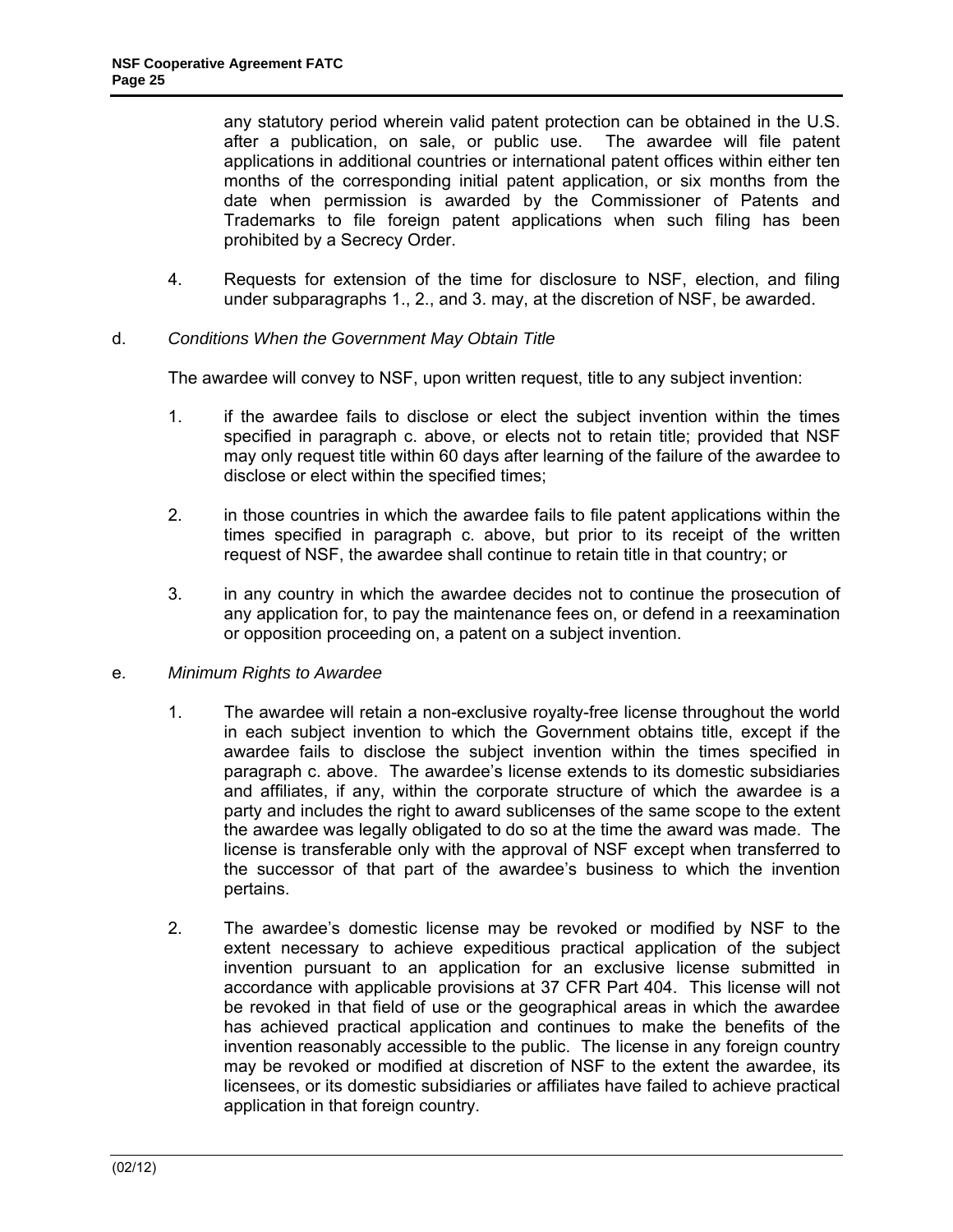- 3. Before revocation or modification of the license, NSF will furnish the awardee a written notice of its intention to revoke or modify the license, and the awardee will be allowed thirty days (or such other time as may be authorized by NSF for good cause shown by the awardee) after the notice to show cause why the license should not be revoked or modified. The awardee has the right to appeal, in accordance with applicable regulations in 37 CFR Part 404 concerning the licensing of Government-owned inventions, any decision concerning the revocation or modification of its license.
- f. *Awardee Action to Protect Government's Interest*
	- 1. The awardee agrees to execute or to have executed and promptly deliver to NSF all instruments necessary to: (i) establish or confirm the rights the Government has throughout the world in those subject inventions for which the awardee retains title; and (ii) convey title to NSF when requested under paragraph d. above, and to enable the Government to obtain patent protection throughout the world in that subject invention.
	- 2. The awardee agrees to require, by written agreement, its employees, other than clerical and non-technical employees, to disclose promptly in writing to personnel identified as responsible for the administration of patent matters and in a format suggested by the awardee each subject invention made under this award in order that the awardee can comply with the disclosure provisions of paragraph c. above, and to execute all papers necessary to file patent applications on subject inventions and to establish the Government's rights in the subject inventions. The disclosure format should require, as a minimum, the information requested by paragraph c.1. above. The awardee shall instruct such employees through the employee agreements or other suitable educational programs on the importance of reporting inventions in sufficient time to permit the filing of patent applications prior to U.S. or foreign statutory bars.
	- 3. The awardee will notify NSF of any decision not to continue prosecution of a patent application, pay maintenance fees, or defend in a reexamination or opposition proceeding on a patent, in any country, not less than 30 days before the expiration of the response period required by the relevant patent office.
	- 4. The awardee agrees to include, within the specification of any U.S. patent application and any patent issuing thereon covering a subject invention, the following statement:

"This invention was made with Government support under (identify the award) awarded by the National Science Foundation. The Government has certain rights in this invention."

5. The awardee or its representative will complete, execute and forward to NSF a confirmation of a License to the U.S. Government and the page of a United States patent application that contains the Federal support clause within two months of filing any domestic or foreign patent application.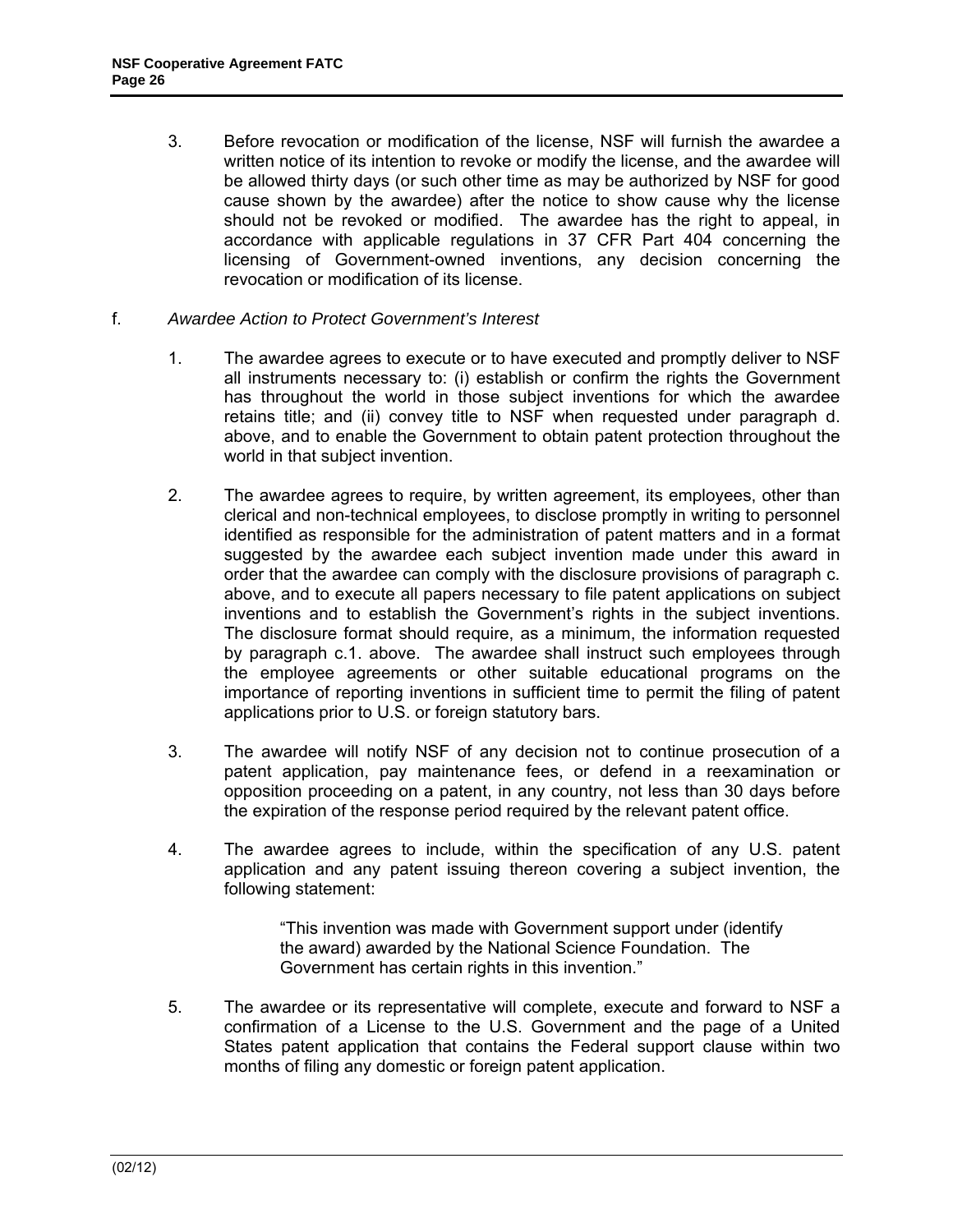#### g. *Subcontracts*

- 1. The awardee will include this Patent Rights clause, suitably modified to identify the parties, in all subcontracts, regardless of tier, for experimental, developmental or research work. The subcontractor will retain all rights provided for the awardee in this Patent Rights clause, and the awardee will not, as part of the consideration for awarding the subcontract, obtain rights in the subcontractors' subject inventions.
- 2. In the case of subcontracts, at any tier, when the prime award by NSF was a contract (but not a cooperative agreement), NSF, subcontractor, and contractor agree that the mutual obligations of the parties created by this Patent Rights clause constitute a contract between the subcontractor and the Foundation with respect to those matters covered by this Patent Rights clause.

#### h. *Reporting on Utilization of Subject Inventions*

 The awardee agrees to submit on request periodic reports no more frequently than annually on the utilization of a subject invention or on efforts at obtaining such utilization that are being made by the awardee or its licensees or assignees. Such reports shall include information regarding the status of development, date of first commercial sale or use, gross royalties received by the awardee and such other data and information as NSF may reasonably specify. The awardee also agrees to provide additional reports in connection with any march-in proceeding undertaken by NSF in accordance with paragraph j. of this Patent Rights clause. As required by 35 U.S.C. § 202(c)(5), NSF agrees it will not disclose such information to persons outside the Government without the permission of the awardee.

#### i. *Preference for United States Industry*

 Notwithstanding any other provision of this Patent Rights clause, the awardee agrees that neither it nor any assignee will grant to any person the exclusive right to use or sell any subject invention in the U.S. unless such person agrees that any products embodying the subject invention or produced through the use of the subject invention will be manufactured substantially in the U.S. However, in individual cases, the requirement for such an agreement may be waived by NSF upon a showing by the awardee or its assignee that reasonable but unsuccessful efforts have been made to award licenses on similar terms to potential licensees that would be likely to manufacture substantially in the U.S. or that under the circumstances domestic manufacture is not commercially feasible.

# j. *March-in Rights*

 The awardee agrees that with respect to any subject invention in which it has acquired title, NSF has the right in accordance with procedures at 37 CFR § 401.6 and NSF regulations at 45 CFR § 650.13 to require the awardee, an assignee or exclusive licensee of a subject invention to grant a non-exclusive, partially exclusive, or exclusive license in any field of use to a responsible applicant or applicants, upon terms that are reasonable under the circumstances and if the awardee, assignee, or exclusive licensee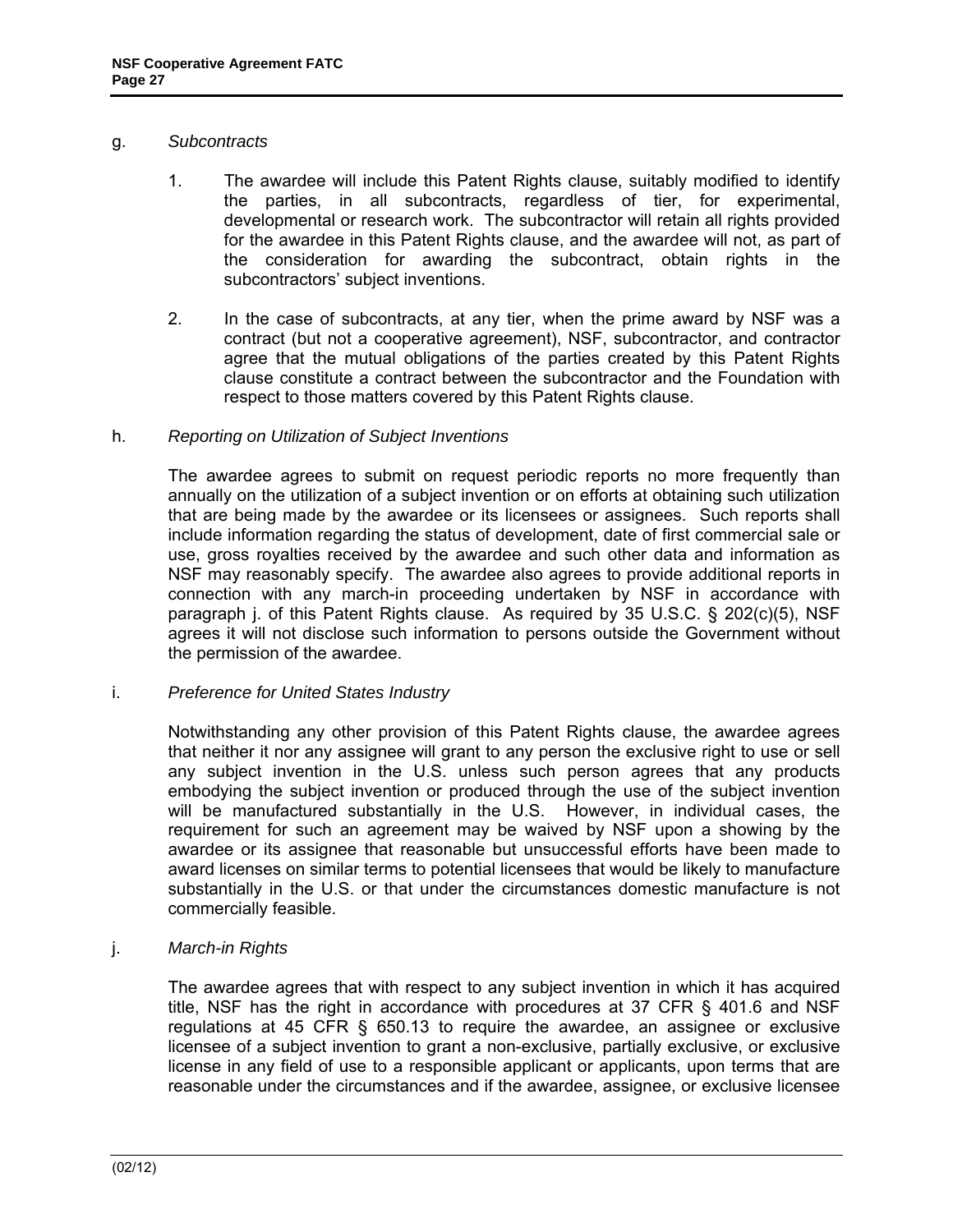refuses such a request, NSF has the right to grant such a license itself if NSF determines that:

- 1. such action is necessary because the awardee or assignee has not taken or is not expected to take within a reasonable time, effective steps to achieve practical application of the subject invention in such field of use;
- 2. such action is necessary to alleviate health or safety needs which are not reasonably satisfied by the awardee, assignee, or their licensees;
- 3. such action is necessary to meet requirements for public use specified by Federal regulations and such requirements are not reasonably satisfied by the awardee, assignee, or licensee; or
- 4. such action is necessary because the agreement required by paragraph i. of this Patent Rights clause has not been obtained or waived or because a licensee of the exclusive right to use or sell any subject invention in the U.S. is in breach of such agreement.

### k. *Special Provisions for Awards with Non-profit Organizations*

If the awardee is a nonprofit organization, it agrees that:

- 1. rights to a subject invention in the U.S. may not be assigned without the approval of NSF, except where such assignment is made to an organization which has as one of its primary functions the management of inventions, provided that such assignee will be subject to the same provisions as the awardee;
- 2. the awardee will share royalties collected on a subject invention with the inventor, including Federal employee co-inventors (when NSF deems it appropriate) when the subject invention is assigned in accordance with 35 U.S.C. § 202(e) and 37 CFR § 401.10;
- 3. the balance of any royalties or income earned by the awardee with respect to subject inventions, after payment of expenses (including payments to inventors) incidental to the administration of subject inventions, will be utilized for the support of scientific or engineering research or education; and
- 4. it will make efforts that are reasonable under the circumstances to attract licensees of subject inventions that are small business firms and that it will give preference to a small business firm if the awardee determines that the small business firm has a plan or proposal for marketing the invention which, if executed, is equally likely to bring the invention to practical application as any plans or proposals from applicants that are not small business firms; provided that the awardee is also satisfied that the small business firm has the capability and resources to carry out its plan or proposal. The decision whether to give a preference in any specific case will be at the discretion of the awardee. However, the awardee agrees that the Secretary of Commerce may review the awardee's licensing program and decisions regarding small business applicants, and the awardee will negotiate changes to its licensing policies, procedures or practices with the Secretary when the Secretary's review discloses that the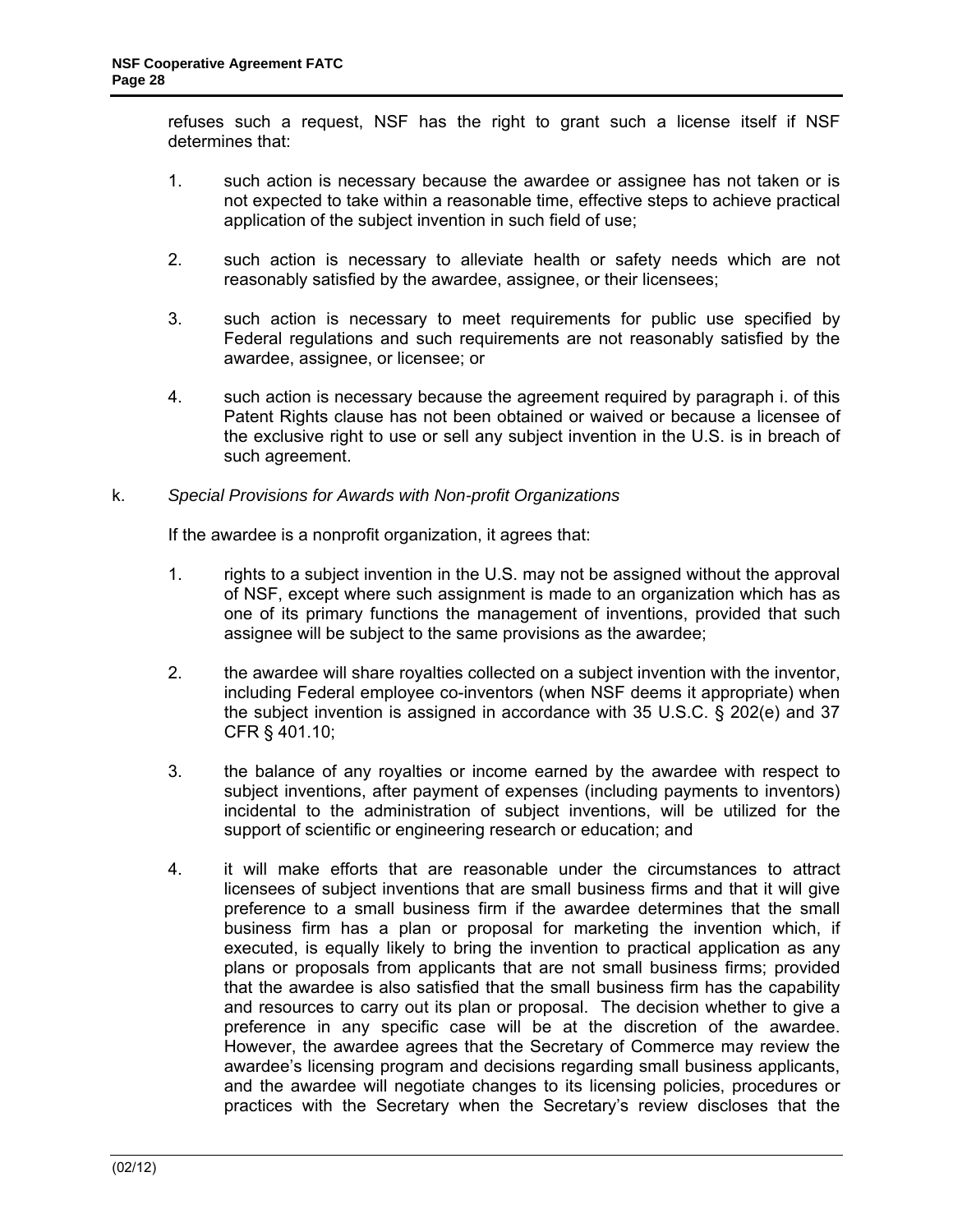awardee could take reasonable steps to implement more effectively the requirements of this paragraph k.4.

### <span id="page-28-0"></span>l. *Communications*

 All communications required by this Patents Rights clause must be submitted through the iEdison Invention Information Management System maintained by the National Institutes of Health unless prior permission for another form of submission is obtained from the Patent Assistant at patents@nsf.gov or at Office of the General Counsel, National Science Foundation, 4201 Wilson Boulevard, Arlington, VA 22230.

### **27. Cost Sharing and Cost Sharing Records**

#### a. *General*

- 1. The awardee must cost share in accordance with any amount specified on Line M of the award budget. Cost sharing participation in other projects may not be counted towards meeting the specific cost sharing requirements of the award, and must come from nonfederal sources.
- 2. Should the awardee become aware that it may be unable to provide the cost sharing of at least the amount identified on Line M of the NSF award budget, it must: a) immediately provide written notification to the Grants Officer of the situation; and b) indicate steps it plans to take to secure replacement cost sharing; or c) indicate the plans it has to either continue or phase out the project in the absence of the approved level of cost sharing.
- 3. Should NSF agree to the organization's proposed plans, the NSF Grants Officer will modify the award accordingly, including, if appropriate, reducing the amount of NSF support. Should the organization's plans be unacceptable to NSF, the award may be subject to termination. NSF modifications to proposed cost sharing revisions are made on a case-by-case basis.
- 4. Failure by the organization to notify NSF, in accordance with paragraph 2. above, may result in the disallowance of some or all of the costs charged to the award; the subsequent recovery by NSF of some or all of the NSF funds provided under the award; possible termination of the award; and may constitute a violation of the terms of the award so serious as to provide grounds for subsequent suspension or debarment.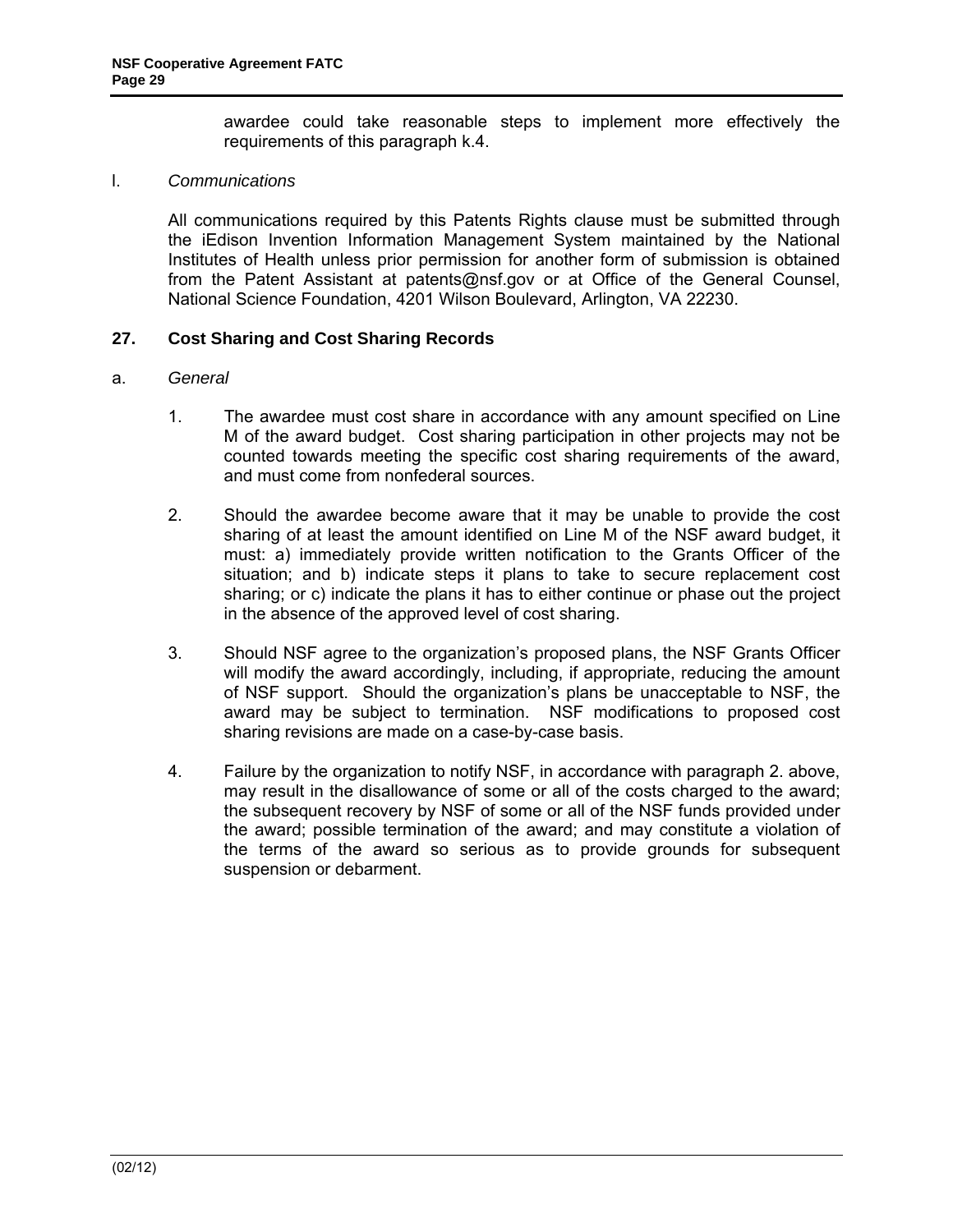#### <span id="page-29-0"></span>b. *Cost Sharing Records*

 The awardee must maintain records of all project costs that are claimed by the awardee as cost sharing as well as records of costs to be paid by the Government. Such records are subject to audit. Acceptable forms of cost sharing contributions are those that meet the criteria identified in 2 CFR § 215.23. Unless otherwise specified in the award, approval is given to include unrecovered indirect costs (also known as facilities and administrative costs for colleges and universities) as part of cost sharing or matching contributions. If the awardee's cost participation includes in-kind contributions, the basis for determining the valuation for volunteer services and donated property must be documented.

#### c. *Cost Sharing Reports*

 Unless otherwise required by the award or requested by NSF, the actual cost participation by the awardee, while subject to documentation and audit, need not be reported to NSF. In cases, however, where the cost-sharing amount reflected on Line M of the cumulative award budget is \$500,000 or more, the amount of cost sharing must be documented (on an annual and final basis) and certified by the Authorized Organizational Representative via use of the Notification and Request Module in the NSF FastLane System. Such notifications must be submitted within 90 days:

- 1. prior to the end of the current budget period to meet the annual notification requirement; and
- 2. following the expiration of the award to meet the final notification requirement.

The cost share notification is considered due during the 90 day period. The notification becomes overdue the day after the 90 day period ends.

#### **28. Audit and Records**

- a. Financial records, supporting documents, statistical records, and other records pertinent to this award shall be retained by the awardee for a period of three years from submission of the final project and expenditure reports specified in Articles 16 and 17.
	- 1. Records that relate to audits, appeals, litigation or the settlement of claims arising out of the performance of the project shall be retained until such audits, appeals, litigation or claims have been disposed of.
	- 2. Records relating to projects subject to special project income provisions shall be retained until three years from the end of the awardee's fiscal year in which the award requirement for reporting income expires.
- b. Unless court action or audit proceedings have been initiated, the awardee may substitute microfilm copies of original records.
- c. The Director of the National Science Foundation and the Comptroller General of the U.S., or any of their duly authorized representatives, shall have access to any pertinent books, documents, papers and records of the awardee organization and of the performing organization, if different, to make audits, examinations, excerpts and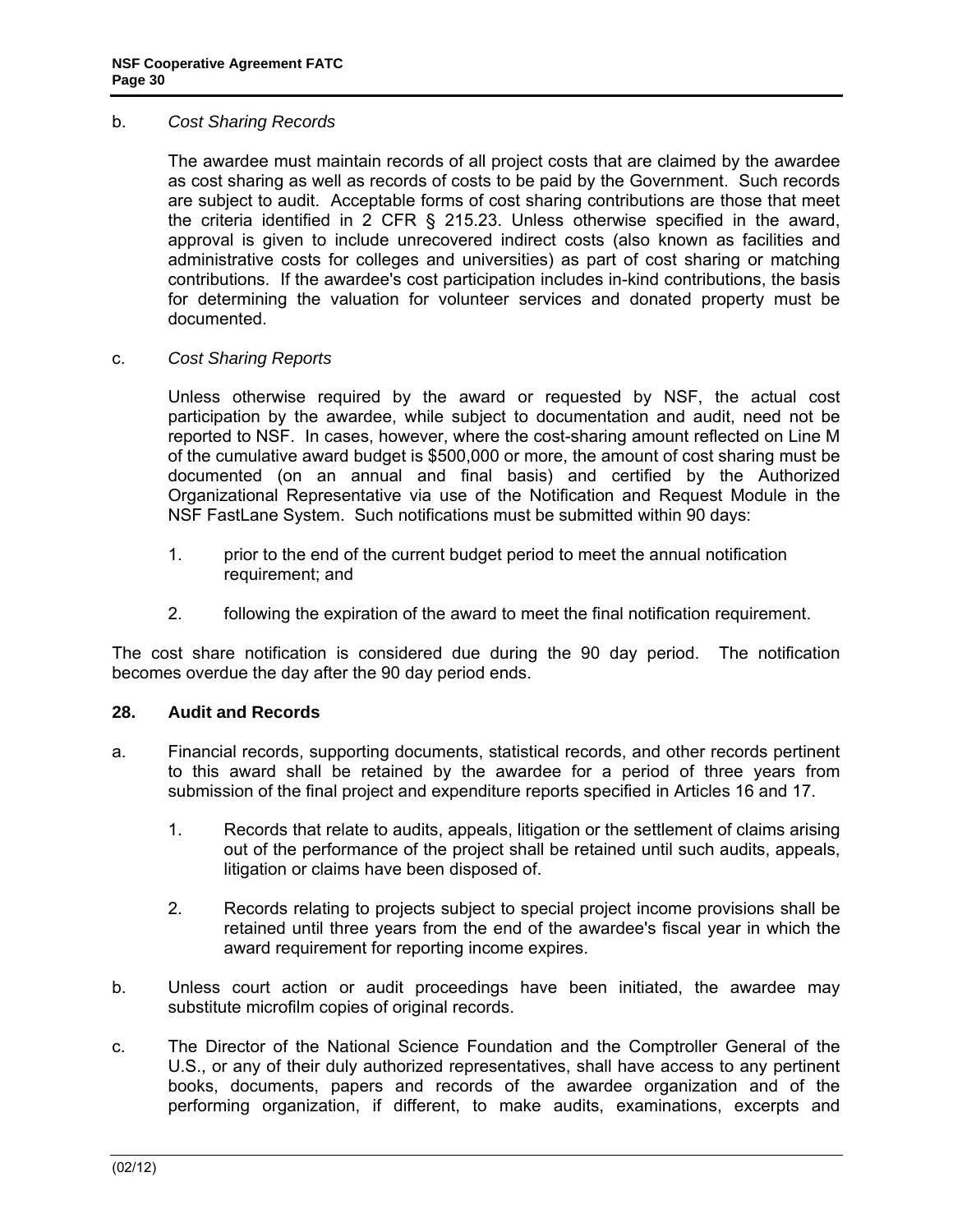<span id="page-30-0"></span>transcripts. Further, any negotiated contract in excess of the simplified acquisition threshold (currently \$100,000) made by the awardee shall include a provision to the effect that the awardee, the Director of the National Science Foundation, the Comptroller General of the U.S., or any of their duly authorized representatives, shall have access to pertinent records for similar purposes.

- d. In order to avoid duplicate record keeping, NSF may make special arrangements with the awardee to retain any records that are needed for joint use. NSF may request transfer to its custody of records not needed by the awardee when it determines that the records possess long-term retention value. When the records are transferred to, or maintained by NSF, the three-year retention requirement is not applicable to the awardee. In the rare event that this provision is exercised, NSF will negotiate a mutually agreeable arrangement with the awardee regarding reimbursement of costs.
- e. Awardees that are States, Local Governments or Non-Profit Organizations, shall arrange for the conduct of audits as required by OMB Circular A-133 "*Audits of States, Local Governments, and Non-Profit Organizations*" (including colleges and universities.) They shall provide copies of the reports of these audits to the cognizant Federal audit agency. Any Federal Audit of this project deemed necessary by NSF shall build upon the results of such audit(s).

# **29. Site Visits**

NSF, through authorized representatives, has the right, at all reasonable times, to make site visits to review project accomplishments and management control systems and to provide such technical assistance as may be required. If any site visit is made by NSF on the premises of the awardee or a contractor under an award, the awardee shall provide and shall require its contractors to provide all reasonable facilities and assistance for the safety and convenience of the Government representatives in the performance of their duties. All site visits and evaluations shall be performed in such a manner that will not unduly delay the work.

# **30. Suspension or Termination**

- a. Any suspension or termination action taken by NSF must be issued by an NSF Grants and Agreements Officer and will be in accordance with this article and [AAG Chapter](http://www.nsf.gov/pubs/policydocs/pappguide/nsf11001/aag_7.jsp#VIIA)  [VII.A.](http://www.nsf.gov/pubs/policydocs/pappguide/nsf11001/aag_7.jsp#VIIA)
- b. The award may be suspended or terminated in whole or in part in any of the following situations by:
	- 1. NSF when the awardee has materially failed to comply with the terms and conditions of the award;
	- 2. NSF when the Foundation has other reasonable cause;
	- 3. NSF when ordered by the Deputy Director under NSF's Regulation on Research Misconduct [45 CFR Part 689];
	- 4. NSF and the awardee by mutual agreement (if NSF and the awardee cannot reach an agreement, NSF reserves the right to unilaterally terminate the award); or
	- 5. the awardee on written notice to NSF setting forth the reasons for such action, the effective date, and, in the case of partial termination, the portion to be terminated or suspended (with the understanding that if NSF determines that the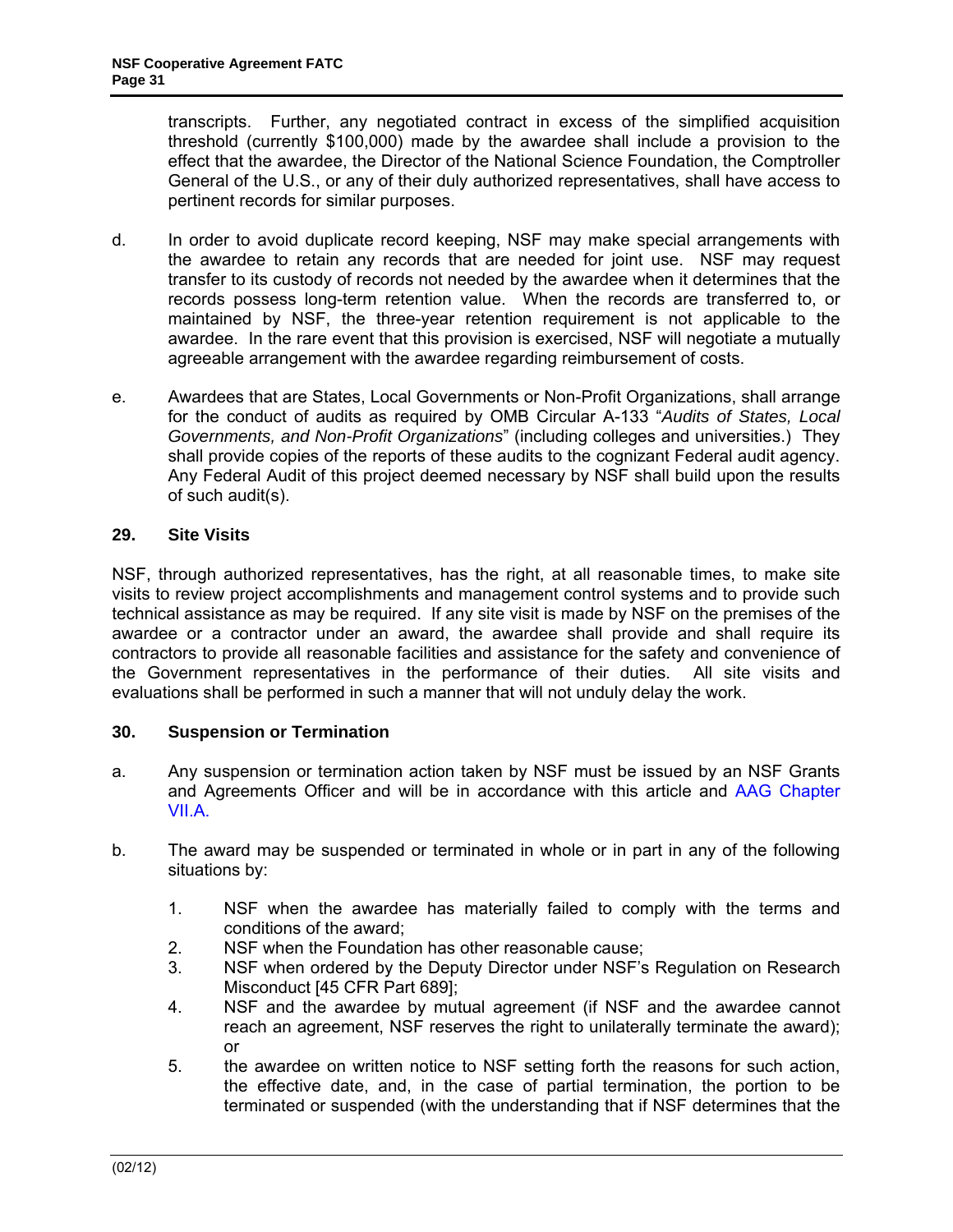unterminated portion will not accomplish the purposes of the award, it may suspend or terminate the entire award).

- <span id="page-31-0"></span>c. Normally, action by NSF to suspend or terminate an award will be taken only after the awardee has been informed by NSF of any deficiency on its part and given an opportunity to correct it; but NSF may immediately suspend or terminate the award without notice when it believes such action is reasonable to protect the interests of the Government.
- d. No costs incurred during a suspension period or after the effective date of a termination will be allowable, except those costs which, in the opinion of NSF, the awardee could not reasonably avoid or eliminate, or which were otherwise authorized by the suspension or termination notice, provided such costs would otherwise be allowable under the terms of the award and the appropriate Federal cost principles.
- e. Within 30 days of the termination date, the awardee will furnish a summary of progress under the award and an itemized accounting of costs incurred prior to the termination date or pursuant to d, above. Final allowable costs under a termination settlement shall be in accordance with the terms of the award, including this article, and the appropriate Federal cost principles, giving due consideration to the progress under the award. In no event will the total of NSF payments under a terminated award exceed the award amount, or the NSF pro rata share of the total project costs when cost sharing was anticipated, whichever is less.
- f. A notice of termination other than by mutual agreement and/or the final settlement amount may be subject to review pursuant to Article 31.

# **31. Termination Review Procedure**

- a. A request for review of a notice of termination or settlement should be addressed to the Director, Division of Grants and Agreements, National Science Foundation, 4201 Wilson Blvd., Arlington, VA, 22230. It must be postmarked no later than 30 days after the date of the letter notifying the awardee of the termination or settlement.
- b. The request for review must contain a full statement of the awardee's position and the pertinent facts and reasons in support of such position.
- c. Review of a notice of termination or settlement will be conducted in accordance with [AAG Chapter VII.A.4](http://www.nsf.gov/pubs/policydocs/pappguide/nsf11001/aag_7.jsp#VIIA4).
- d. Pending resolution of the request for review, the notice of termination shall remain in effect.

### **32. Nondiscrimination**

a. The award is subject to the provisions of Title VI of the Civil Rights Act of 1964 [42 U.S.C. § 2000d], Title IX of the Education Amendments of 1972 [20 USC §§ 1681 *et seq*.], the Rehabilitation Act of 1973 [29 U.S.C. § 794], the Age Discrimination Act of 1975 [42 U.S.C. §§ 6101 et seq], and all regulations and policies issued by NSF pursuant to these statutes. Specifically, in accordance with these statutes, regulations, and policies, no person on the basis of race, color, national origin, sex, disability, or age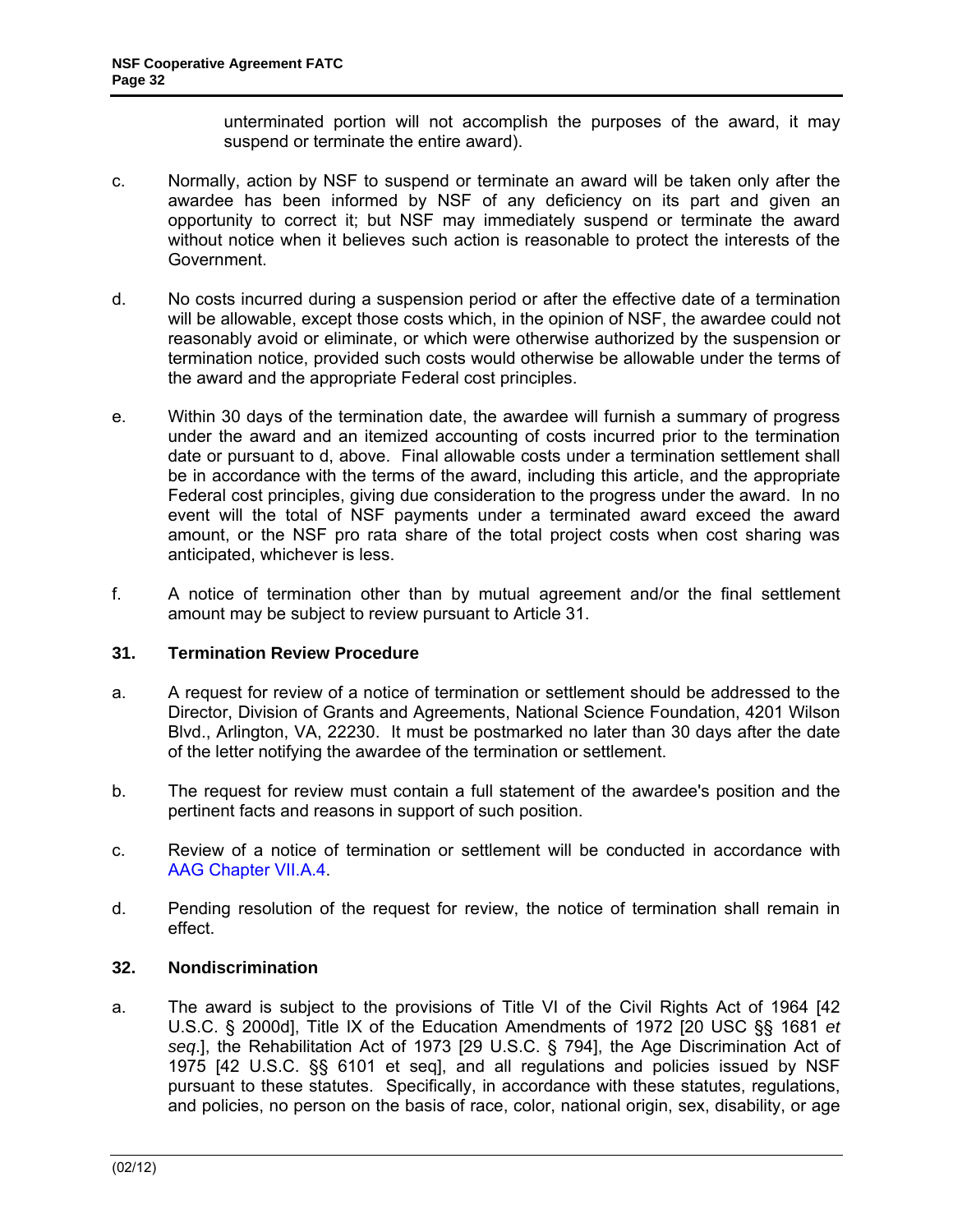<span id="page-32-0"></span>shall be excluded from participation in, be denied the benefits of, or otherwise be subjected to discrimination under the award.

b. By electronically signing a proposal, the Authorized Organizational Representative is providing the requisite Certification of Compliance with National Science Foundation Nondiscrimination Regulations and Policies. This Nondiscrimination Certification sets forth the nondiscrimination obligations with which all awardees must comply. $6$  These obligations also apply to subrecipients, subawardees, and subcontractors under the award. The awardee, therefore, shall obtain the NSF Nondiscrimination Certification from each organization that applies to be or serves as a subrecipient, subgrantee or subcontractor under the award (for other than the provision of commercially available supplies, materials, equipment or general support services) prior to entering into the subaward arrangement.

### **33. Reporting Classifiable Information**

NSF awards are intended for unclassified, publicly releasable research. The awardee will not be granted access to classified information. NSF does not expect that the results of the research project will involve classified information.

If, however, in conducting the activities supported under an award, the PI is concerned that any of the research results involve potentially classifiable information that may warrant Government restrictions on the dissemination of the results, the PI should promptly notify the cognizant NSF Program Officer.

#### **34. Animal Welfare**

- a. Any awardee performing research on vertebrate animals<sup>7</sup> shall comply with the Animal Welfare Act [7 U.S.C. § 2131 et seq.] and the regulations promulgated thereunder by the Secretary of Agriculture [9 CFR §§ 1.1-4.11] pertaining to the humane care, handling, and treatment of vertebrate animals held or used for research, teaching or other activities supported by Federal awards. The awardee is expected to ensure that the guidelines described in the National Academy of Science (NAS) Publication, "*Guide for the Care and Use of Laboratory Animals*" (1996) are followed and to comply with the *Public Health Service Policy and Government Principles Regarding the Care and Use of Animals* (included as Appendix D to the NAS Guide).
- b. In the event the awardee's multi-project Assurance is cancelled or lapses, the awardee must immediately notify the cognizant Grants and Agreements Officer identified in the award.

NOTE--The awardee may request registration of its facility and a current listing of licensed dealers from the Regional Office of the Animal and Plant Health Inspection Service (APHIS), United States Department of Agriculture, for the region in which its research facility is located. The location of the nearest APHIS Regional Office, as well as information concerning this and other APHIS activities, may be obtained at http://www.aphis.usda.gov/.

 6 The complete text of the Nondiscrimination Certification is available electronically in the *[Grant Proposal](http://www.nsf.gov/pubs/policydocs/pappguide/nsf11_1/gpg_2.jsp#IIex6)* 

Guide[, Chapter II, Exhibit II-6](http://www.nsf.gov/pubs/policydocs/pappguide/nsf11_1/gpg_2.jsp#IIex6).<br><sup>[7](http://www.nsf.gov/pubs/policydocs/pappguide/nsf11_1/gpg_2.jsp#IIex6)</sup> In addition to vertebrate animals covered by the Animal Welfare Act, the requirements specified in this Article also are extended to rats, birds and mice.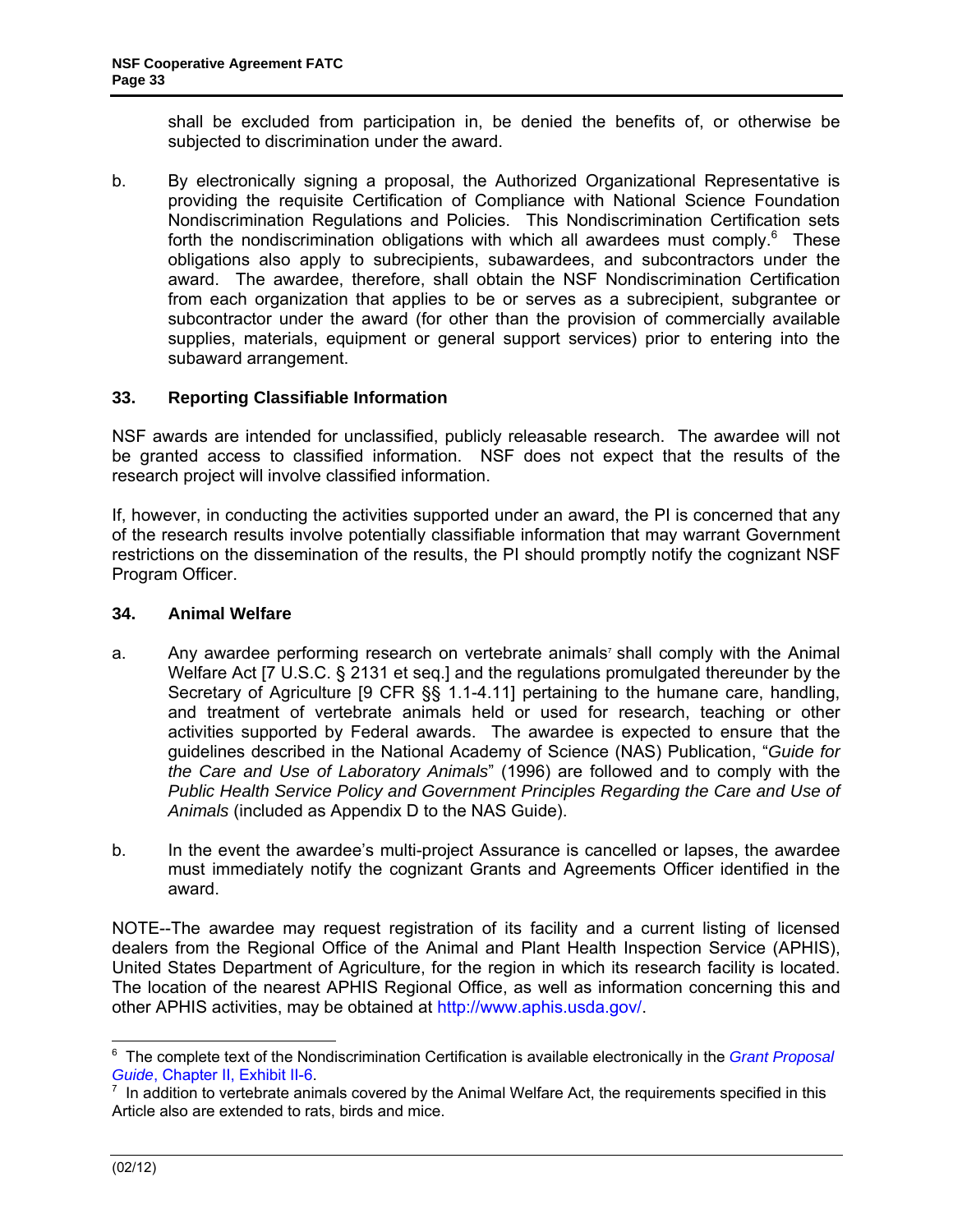### <span id="page-33-0"></span>**35. Research Involving Recombinant DNA Molecules**

If this award supports research involving recombinant DNA molecules, the awardee agrees to comply with the requirements of [AAG Chapter VI.B.2.](http://www.nsf.gov/pubs/policydocs/pappguide/nsf11001/aag_6.jsp#VIB2)

#### **36. Clean Air and Water**

(Applicable only if the award exceeds \$100,000, or a facility to be used has been the subject of a conviction under the Clean Air Act [42 U.S.C. § 7413(c)(1)] or the Clean Water Act [33 U.S.C. § 1319(c)] and is listed by the Environmental Protection Agency (EPA), or the award is not otherwise exempt.)

The awardee agrees as follows:

- a. To comply with all the requirements of Section 114 of the Clean Air Act [42 U.S.C. § 7414] and Section 308 of the Clean Water Act [33 U.S.C. § 1318], respectively, relating to inspection, monitoring, entry, reports and information, as well as other requirements specified in Section 114 and Section 308 of the Clean Air Act and the Clean Water Act, respectively, and all regulations and guidelines issued thereunder before the award of the cooperative agreement.
- b. That no portion of the work required by the award will be performed in a facility listed on the Environmental Protection Agency List of Violating Facilities on the date that the award was awarded unless and until EPA eliminates the name of such facility or facilities from such listing.
- c. To use its best efforts to comply with clean air standards and clean water standards at the facility in which the award is being performed.
- d. To insert the substance of the provisions of this article into any nonexempt subcontract.

# **37. Human Research Subjects**

The awardee is responsible for the protection of the rights and welfare of any human subjects involved in research, development and related activities supported by this award. The awardee agrees to comply with the NSF regulation, entitled, "*Protection of Human Subjects* [45 CFR Part 690]."

#### **38. Investigator Financial Disclosure Policy**

If the awardee employs more than 50 persons, the awardee shall maintain an appropriate written and enforced policy on conflict of interest consistent with the provisions of [AAG Chapter](http://www.nsf.gov/pubs/policydocs/pappguide/nsf11001/aag_4.jsp#IVA)  [IV.A.](http://www.nsf.gov/pubs/policydocs/pappguide/nsf11001/aag_4.jsp#IVA)

#### **39. State Sales and Use Taxes**

Awardees are reminded that each set of cost principles cited in Article 12b limits the allowability of taxes to those the organization is required to pay. Awardees must avail themselves of any tax exemptions for which any activities supported by Federal funds may qualify, including any applicable exemptions from state or local sales and use taxes on the purchase of goods and services made with NSF award funds.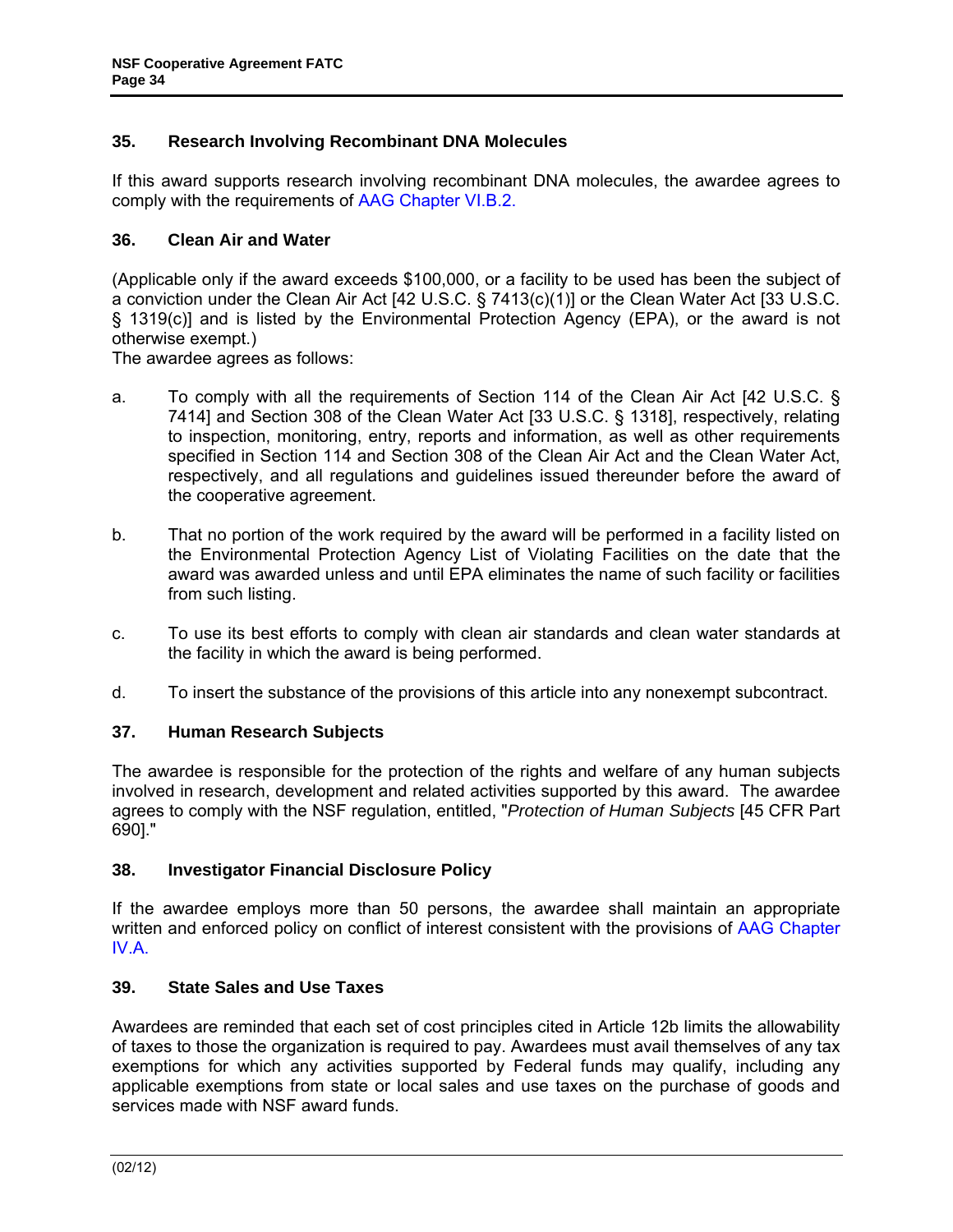### <span id="page-34-0"></span>**40. Debarment and Suspension**

Recipients shall fully comply with the requirements stipulated in Subpart C of 2 CFR Part 180, entitled "*Responsibilities of Participants Regarding Transactions Doing Business With Other Persons*." The recipient is responsible for ensuring that any lower tier covered transaction, as described in Subpart B of 2 CFR Part 180, entitled "*Covered Transactions*," includes a term or condition requiring compliance with Subpart C. The recipient also is responsible for further requiring the inclusion of a similar term or condition in any subsequent lower tier covered transaction. The recipient acknowledges that failing to disclose the information required under 2 CFR § 180.335 may result in the termination of the award, or pursuance of other available remedies, including suspension and debarment. Recipients may access the Excluded Parties List System at https://www.epls.gov.

### **41. Changes—Limitation of Funds**

Either party to this agreement may request changes or additions to the agreement. Any such changes must be agreed to by both parties, set forth in writing, and approved by the NSF Grants and Agreements Officer. No changes shall be considered as an authorization to the awardee to exceed the amount of funds awarded under this agreement. This agreement, however, may be formally amended to modify the amount of funds awarded.

### **42. Resolution of Conflicting Conditions**

Should there be any inconsistency between any special conditions contained in the award and these Cooperative Agreement General Conditions, the special conditions in the award shall control. Should there be any inconsistency between these Cooperative Agreement General Conditions, any special conditions contained in the award, and any NSF guides, brochures, etc., cited or included by reference in the award, the matter should be referred to the NSF Grants and Agreements Officer for guidance.

#### **43. Resolution of Disagreements and Disputes**

Disagreements and disputes of fact arising under this cooperative agreement that are not resolved through informal discussions will be subject to the written decision of the NSF Grants and Agreements Officer. This decision will be final unless, within 30 days of receipt of the decision, the awardee makes a written request for review to the Director, Division of Grants and Agreements, NSF. The request for review must contain a full statement of the awardee's position and the pertinent facts and reasons in support of the position. Review will follow the procedures stipulated unde[r AAG Chapter VII.B.3.](http://www.nsf.gov/pubs/policydocs/pappguide/nsf11001/aag_7.jsp#VIIB3)

#### **Other Considerations**

#### **44. Liability**

NSF cannot assume any liability for accidents, illnesses, injuries, or claims arising out of, or related to, any activities supported by an award or for unauthorized use of patented or copyrighted materials. The awardee organization is advised to take such steps as may be deemed necessary to insure or protect itself, its employees and its property.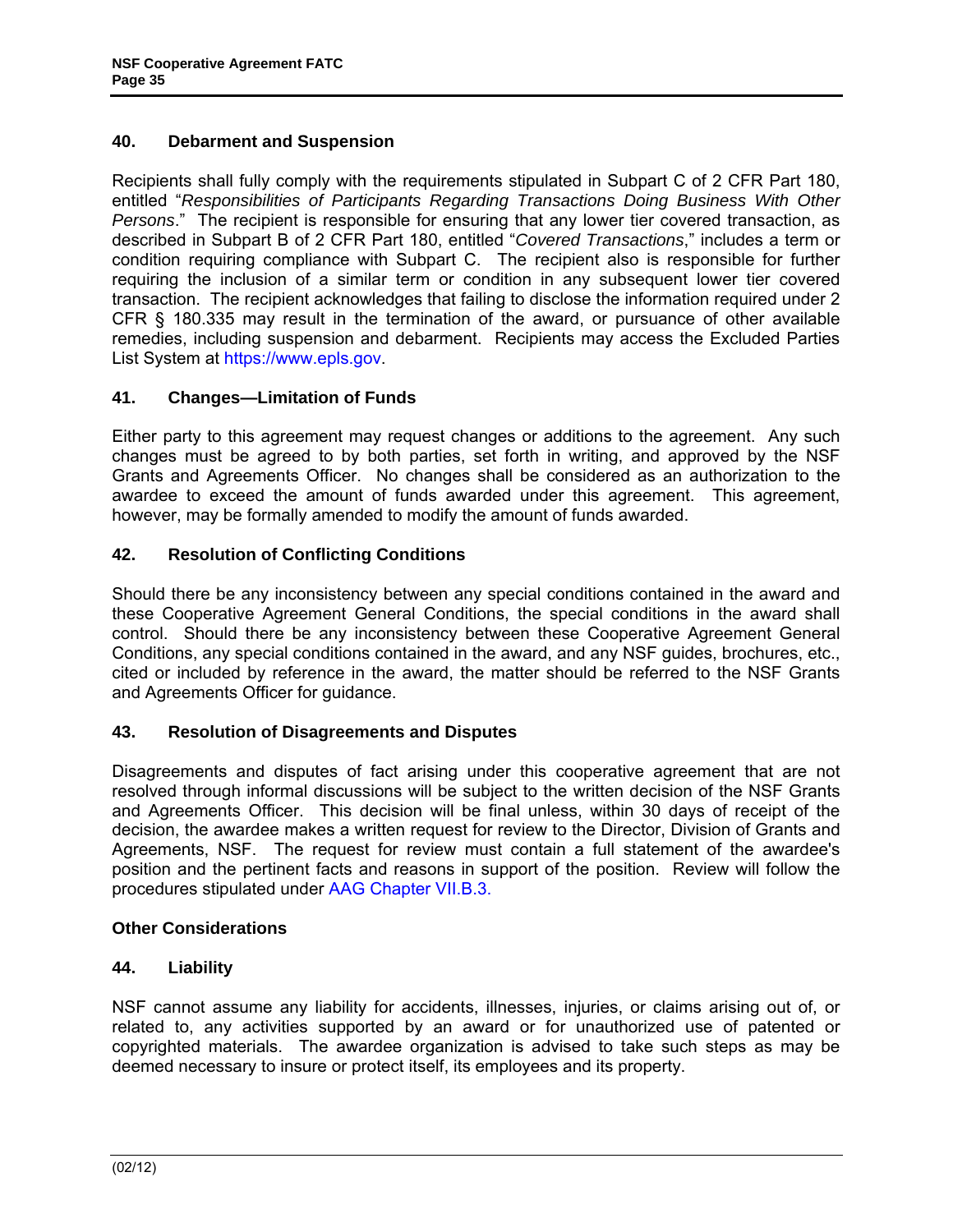### <span id="page-35-0"></span>**45. Sharing of Findings, Data, and Other Research Products**

- a. NSF expects significant findings from research and education activities it supports to be promptly submitted for publication, with authorship that accurately reflects the contributions of those involved. It expects investigators to share with other researchers, at no more than incremental cost and within a reasonable time, the data, samples, physical collections and other supporting materials created or gathered in the course of the work. It also encourages awardees to share software and inventions or otherwise act to make the innovations they embody widely useful and usable.
- b. Adjustments and, where essential, exceptions may be allowed to safeguard the rights of individuals and subjects, the validity of results, or the integrity of collections or to accommodate legitimate interests of investigators.

#### **46. Partnerships with Foreign Collaborators**

- a. The awardee shall provide written notification to the cognizant NSF Program Officer prior to entering into formal arrangements with foreign collaborators. In the notification, the awardee should specify: the projects and individuals involved; the purpose of the cooperative program; the proposed duration; location; and, the magnitude of the proposed activity.
- b. This provision is not intended to require notifications to the NSF of the routine use of awardee services and facilities by foreign investigators or foreign students, or the routine use of foreign facilities by project staff in accordance with the awardee's standard policies and procedures.

#### **47. Government Permits and Activities Abroad**

- a. For awards that include activities requiring permits from appropriate Federal, state, or local government authorities, the awardee should obtain any required permits prior to undertaking the proposed activities.
- b. The awardee must comply with the laws and regulations of any foreign country in which research is to be conducted. Areas of potential concern include: (1) requirements for advance approval to conduct research or surveys; (2) special arrangements for the participation of foreign scientists and engineers; and (3) special visas for persons engaged in research or studies. NSF does not assume responsibility for awardee compliance with the laws and regulations of the country in which the work is to be conducted.
- c. The awardee also should assure that activities carried on outside the U.S. are coordinated as necessary with appropriate U.S. and foreign government authorities and that necessary licenses, permits or approvals are obtained prior to undertaking the proposed activities.

### **48. Sense of the Congress on Use of Funds**

Recent Acts making appropriations to NSF provide "It is the sense of the Congress that, to the greatest extent practicable, all equipment and products purchased with funds made available in